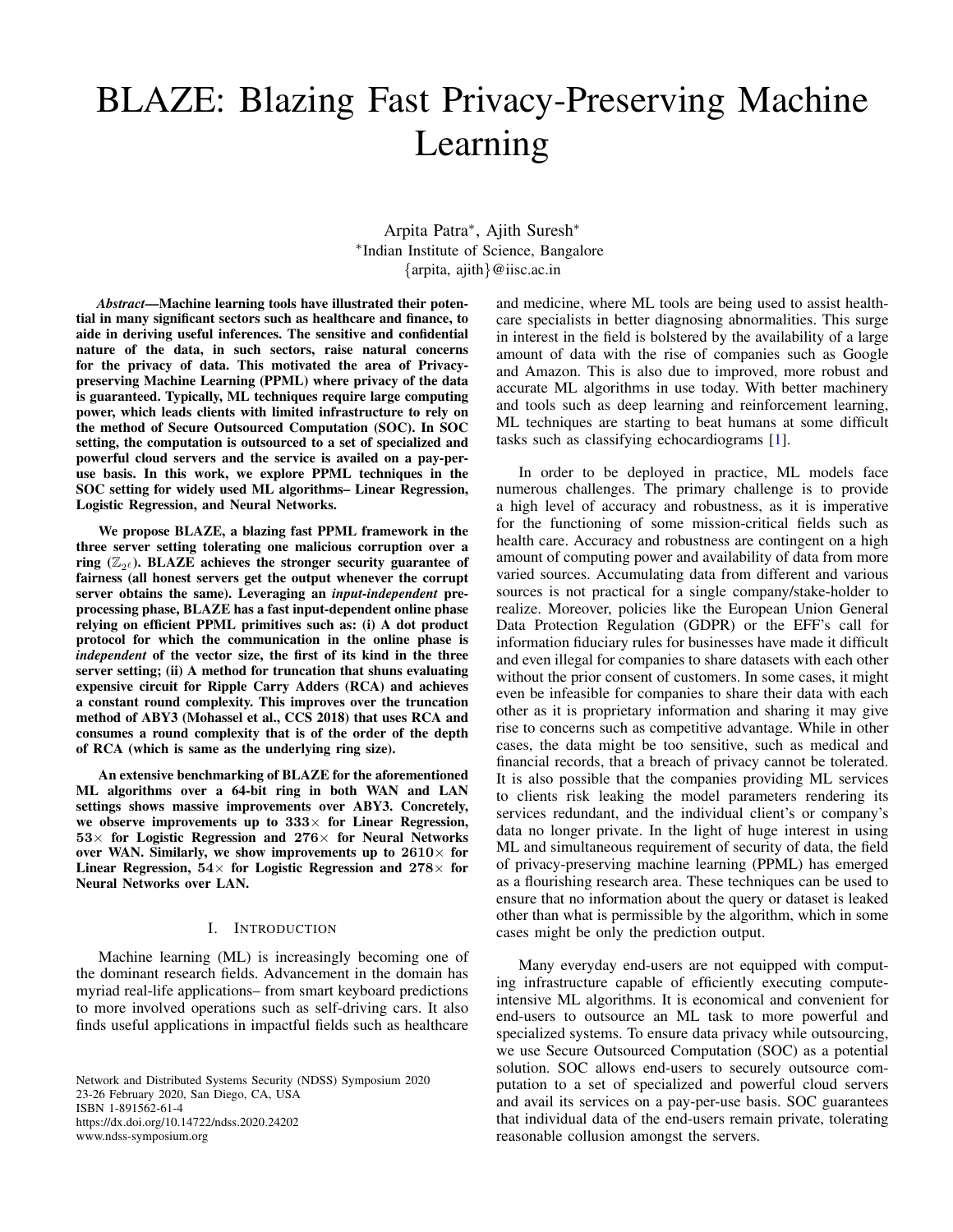PPML, both for training and inference, can be realized in the SOC setting. Firstly, an end-user posing as a modelowner can host its trained machine learning model, in a secretshared way, to a set of (untrusted) servers. An end-user as a customer can secret-share its query amongst the same servers to allow the prediction to be computed in a shared fashion and to finally obtain the prediction result. Secondly, multiple dataowners can host their datasets in a shared way amongst a set of (untrusted) servers and can train a common model on their joint datasets while keeping their individual dataset private. Recently, many works [\[2\]](#page-13-1)–[\[6\]](#page-13-2), solve the aforementioned goals using the techniques of Secure Multiparty Computation (MPC) where the untrusted servers are taken as the participants (or parties) of the MPC. The corrupt server(s) can collude with an arbitrary number of data-owners in case of training and with either the model-owner or the customer in case of inference. Privacy of the end-users is ensured leveraging the security guarantees of MPC.

MPC is arguably the standard-bearer problem in cryptography. It allows  $n$  mutually distrusting parties to perform computations together on their private inputs, so that an adversary controlling at most  $t$  parties, can not learn any information beyond what is already known and permissible by the computation. MPC for a small number of parties in the *honest majority* setting, specifically the setting of 3 parties with one corruption, has become popular over the last few years due to its spectacular performance [\[7\]](#page-13-3)–[\[17\]](#page-13-4), leveraging the presence of single corruption. Applications such as financial data analysis [\[18\]](#page-13-5), email spam filtering [\[19\]](#page-13-6), distributed credential encryption [\[12\]](#page-13-7), privacy-preserving statistical studies [\[20\]](#page-13-8) and popular MPC frameworks such as Sharemind [\[21\]](#page-13-9), VIFF [\[22\]](#page-13-10) involve 3 parties.

In an effort to improve the practical efficiency, many recent works divide their protocol into two phases, namely– i) *input-independent* preprocessing phase and ii) *input-dependent* online phase. This has become a prominent approach in both theoretical [\[23\]](#page-13-11)–[\[28\]](#page-13-12) and practical [\[4\]](#page-13-13), [\[29\]](#page-13-14)–[\[36\]](#page-13-15) domains. The preprocessing phase is used to perform a relatively expensive computation that is independent of the input. In the online phase, once the inputs become available, the actual computation can be performed in a fast way making use of the pre-computed data. This paradigm suits scenarios analogous to our setting, where functions typically need to be evaluated a large number of times, and the function description is known beforehand.

There has been a recent paradigm shift of designing MPC over rings, considering the fact that computer architectures use rings of size 32 or 64 bits. Designing and implementing MPC protocols over rings can leverage CPU optimizations and have been proven to have a significant impact on efficiency [\[21\]](#page-13-9), [\[34\]](#page-13-16), [\[37\]](#page-13-17)–[\[39\]](#page-13-18). Furthermore, operating over rings avoids the need to overload basic operations such as addition and multiplication during implementation, or rely on an external library as compared to working over prime order fields.

Although MPC techniques can be used to realize SOC, the current best MPC techniques cannot be directly plugged into ML algorithms, largely due to the following reasons. Firstly, in ML domain, most of the computation happens over decimal values, requiring us to embed the decimal values in 2's complement form over a ring  $(\mathbb{Z}_{2^{\ell}})$ . As a natural

consequence of this embedding, repeated multiplications cause an overflow in the ring. The naive solution is to pick a ring large enough to avoid the overflow, but the number of sequential multiplications in a typical ML algorithm makes this solution impractical. The existing works [\[2\]](#page-13-1), [\[5\]](#page-13-19), [\[6\]](#page-13-2) tackled this problem through a secure truncation, a very important primitive by now, which approximates the value by sacrificing the accuracy by an infinitesimal amount, performed after every multiplication. Secondly, certain functions such as comparison or the widely used activation such as ReLU or Sigmoid, requiring extraction of MSB in a privacy-preserving manner, needs involvement of the boolean world (over the ring  $\mathbb{Z}_{2^1}$ ), while functions such as addition, dot product are more efficient when performed in the arithmetic domain (over the ring  $\mathbb{Z}_{2^{\ell}}$ ). The ML algorithms involve a mix of operations, constantly alternating between these two worlds. As shown in some of the recent works [\[2\]](#page-13-1), [\[5\]](#page-13-19), [\[38\]](#page-13-20), using mixed world computation is orders of magnitude more efficient as compared to most of the current best MPC techniques which operate only in either of the two worlds. Thirdly, while a typical MPC offers a way to tackle a multiplication gate, ML algorithms invoke its variant dot product. A naive way of doing privacy-preserving dot product would invoke the method of multiplication  $\ell$  times, with  $\ell$  being the size of the input vectors. With ML algorithms dealing with humongous size data vectors, the naive approach may turn expensive and so customized way of performing dot product that attains independence from the vector size in its complexity is called for. In other words, PPML would need customized privacy-preserving building blocks, such as dot product, truncation, comparison, ReLU, Sigmoid etc., rather than the typical building blocks such as addition and multiplication of MPC.

# *A. Related Work*

In the regime of PPML using MPC, earlier works considered the widely-used ML algorithms such as Decision Trees [\[40\]](#page-13-21), Linear Regression [\[41\]](#page-13-22), [\[42\]](#page-13-23), k-means clustering [\[43\]](#page-13-24), [\[44\]](#page-13-25), SVM Classification [\[45\]](#page-13-26), [\[46\]](#page-13-27), and Logistic Regression [\[47\]](#page-13-28). However, these solutions are far from practical due to the high overheads that they incur. SecureML [\[2\]](#page-13-1) proposed a practically-efficient PPML framework in the two-server model using a mix of 2PC protocols that perform computation in Arithmetic, Boolean and Yao style (aka. ABY framework [\[38\]](#page-13-20)). One of their key contributions is a novel method for truncating decimal numbers. They consider training for linear regression, logistic regression, and neural network models. The work of Chameleon [\[4\]](#page-13-13) considered a 2PC setting where parties availed the help of a semi-trusted third party and consider SVMs and Neural Networks. Both SecureML and Chameleon considered semi-honest corruption only. The ABY framework was extended to the three-party setting by ABY3 [\[5\]](#page-13-19) and SecureNN [\[6\]](#page-13-2) (the latter consider neural networks only). These works consider malicious security and demonstrate that the honest-majority setting can be leveraged to improve the perfor-mance by several orders of magnitude. Recently, ASTRA [\[48\]](#page-13-29) furthered this line of work and improve upon ABY3. However, ASTRA presents a set of primitives to build protocols for Linear Regression and Logistic Regression inference. For the training of these ML algorithms and NN prediction, additional primitives like truncation, bit to arithmetic conversions are required, which are not considered in ASTRA.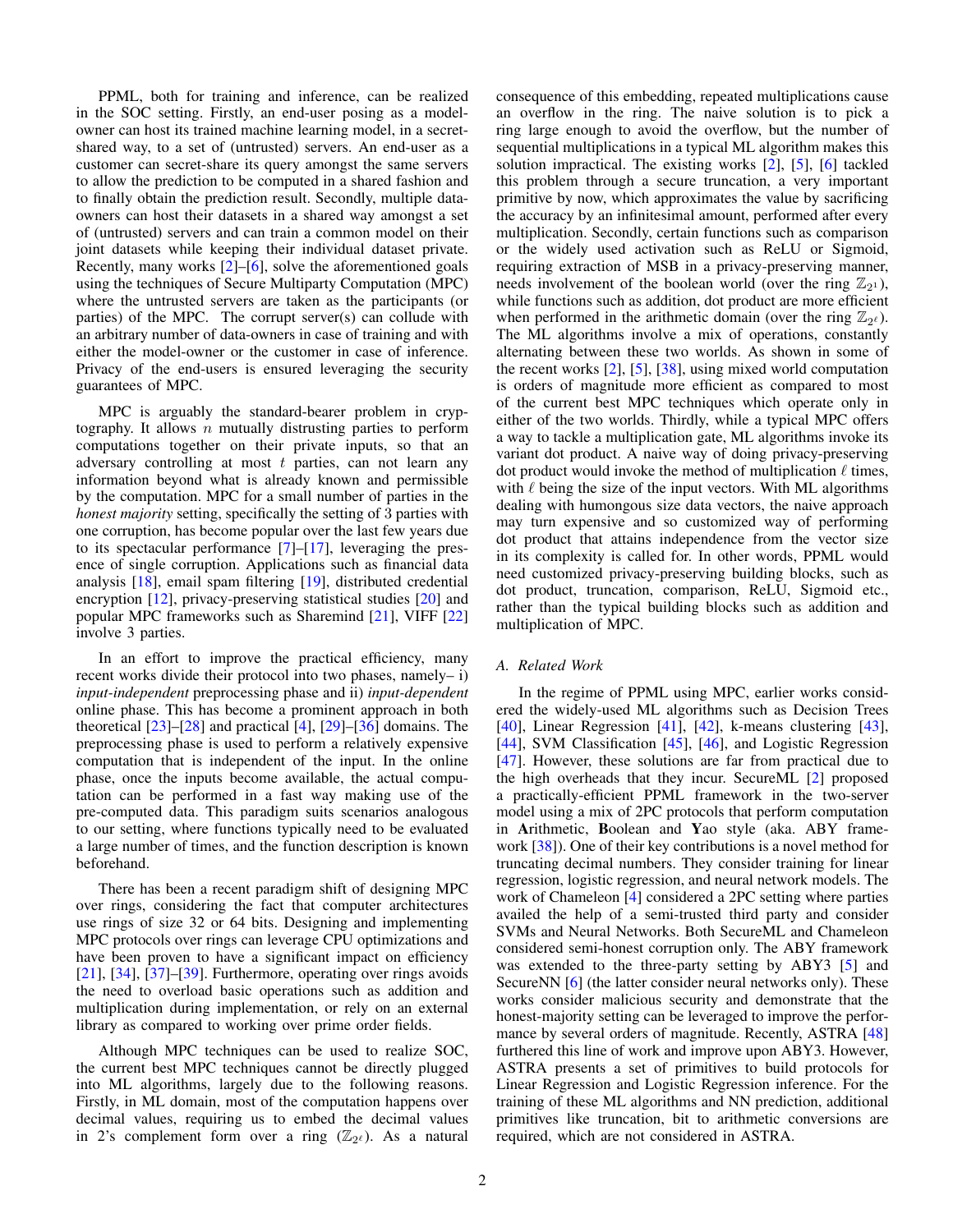#### *B. Our Contribution*

We propose an efficient PPML framework over the ring  $\mathbb{Z}_{2^{\ell}}$ in a SOC setting, with three servers amongst which at most one can be maliciously corrupt. The framework consists of a range of ML tools realized in a privacy-preserving way which is ensured via running computation in a secret-shared fashion. We introduce a new secret-sharing semantics for three servers over a ring  $\mathbb{Z}_{2^{\ell}}$  tolerating up to one malicious corruption, which is the basis for all our constructions. We use the sharing over both  $\mathbb{Z}_{2^{\ell}}$  and its special instantiation  $\mathbb{Z}_{2^1}$  and refer them as *arithmetic* and respectively *boolean* sharing.

<span id="page-2-0"></span>

Fig. 1: Hierarchy of primitives in BLAZE Framework

Our framework, as depicted in Fig. [1,](#page-2-0) consists of three layers with the 3rd and final layer consisting of the privacypreserving realization of various ML algorithms and forming the end goal of our framework– i) Linear Regression, ii) Logistic Regression, and iii) Neural Networks (NN). The 3rd layer builds upon the privacy-preserving realisation of 2nd layer primitives– (i) Dot Product: This is used to generate arithmetic sharing of  $\vec{x} \odot \vec{y}$ , given the arithmetic sharing of each element of vectors  $\vec{x}$  and  $\vec{y}$ , (ii) Truncation: Given the arithmetic sharing of a value v, this generates the arithmetic sharing of truncated version of the value for a publicly known truncation parameter, and (iii) Non-linear Activation functions (Sigmoid and ReLU): Given the arithmetic sharing of a value, this is used to generate the arithmetic sharing of the resultant value obtained after applying the respective activation function on it. The 2nd layer builds upon the privacy-preserving realization of 1st layer primitives– (i) Multiplication: This is used to generate arithmetic sharing of  $x \cdot y$ , given the arithmetic sharing of values  $x$  and  $y$ , (ii) Bit Extraction: Given arithmetic sharing of a value v, this is used to generate boolean sharing of the most significant bit (msb) of the value, and (iii) Bit to Arithmetic sharing Conversion (Bit2A): This is used to convert the boolean sharing of a single bit value to its arithmetic sharing. The above tools, designed with a focus on practical efficiency, are cast in *input-independent* preprocessing phase, and *input-dependent* online phase. Our contributions, presented in top-down fashion starting with the end-goals (3rd layer), can be summed up as follows.

#### Performance of PPML Algorithms (Layer-III).

– Relying on our efficient Layer-II building blocks, our framework BLAZE results in blazing fast PPML protocols for Linear Regression, Logistic Regression, and NN. We consider both training and inference for Linear Regression and Logistic Regression and inference alone for NN. Our 2nd layer primitives are enough to provide support to build all the above. Extending our framework for NN training will require Garbled circuit techniques, and seamless transitions across the three worlds arithmetic, boolean and Yao. We leave this as an interesting open direction.

We illustrate the performance of BLAZE via thorough bench-marking and compare with its closest competitors ABY3 [\[5\]](#page-13-19) and ASTRA [\[48\]](#page-13-29). While the primitives built in ASTRA suffice for secure inference of Linear Regression and Logistic Regression, they do not suffice for secure training of the aforementioned algorithms and secure NN inference. These require additional tools such as truncation, bit to arithmetic conversion. Also, in ASTRA, the inference phase of Logistic Regression produces a boolean sharing of the output (as an efficiency optimization), while an arithmetic sharing is needed to continue with further computation in case of training. For these reasons, we apply the same optimizations as proposed in ASTRA while comparing the performance of Linear Regression and Logistic Regression inferences with ASTRA.

We provide benchmarking for both preprocessing and online phase separately over a 64-bit ring  $(\mathbb{Z}_{2^{\ell}})$  in both WAN and LAN settings. We use *throughput* as the benchmarking parameter, which denotes the number of operations ("iterations" for the case of training and "queries" for the case of inference) that can be performed in unit time. For training, we benchmarked over batch sizes 128, 256 and 512 and feature size ranging from 100 to 900. For inference, in addition to the benchmarking over the aforementioned feature sizes, we benchmarked over real-world datasets as well. Table [I](#page-2-1) summarizes the gain in throughput of our protocols over ABY3 for different ML algorithms.

<span id="page-2-1"></span>

| Layer-III: PPML Algorithms |                 |                 |                    |                    |  |  |
|----------------------------|-----------------|-----------------|--------------------|--------------------|--|--|
| Algorithm                  |                 | Preprocessing   |                    | Online             |  |  |
|                            | WAN             | LAN             | WAN                | LAN                |  |  |
| Linear Regression          | $4.01\times$    | $4.01\times$    | $18.54\times$      | $138.89\times$     |  |  |
| (Training)                 | to $4.08\times$ | to $4.08\times$ | to 333.72 $\times$ | to $2610.76\times$ |  |  |
| Logistic Regression        | $1.97\times$    | $1.92\times$    | 6.13 $\times$      | $6.11\times$       |  |  |
| (Training)                 | to $2.96\times$ | to $2.98\times$ | to 53.19 $\times$  | to $53.21\times$   |  |  |
| Linear Regression          | $4.02\times$    | $4.02\times$    | $2.81\times$       | $52.00\times$      |  |  |
| (Inference)                | to $5.00\times$ | to $5.21\times$ | to $194.86\times$  | to $3600.00\times$ |  |  |
| Logistic Regression        | $1.32\times$    | $1.34\times$    | $3.18\times$       | $3.16\times$       |  |  |
| (Inference)                | to $2.36\times$ | to $2.41\times$ | to $27.52\times$   | to $27.04\times$   |  |  |
| Neural Networks            | $4.02\times$    | $4.02\times$    | 65.46 $\times$     | 64.89 $\times$     |  |  |
| (Inference)                | to $4.07\times$ | to $4.07\times$ | to $276.31\times$  | to $276.84\times$  |  |  |

TABLE I: Summary of BLAZE's Gain in Throughput over ABY3

In order to emphasise the improved communication of our protocols, we benchmarked over varied bandwidth from 25 to 75Mbps in WAN.

When compared with ASTRA, we observe improvements up to  $194\times$  and  $15\times$  over Linear Regression and Logistic Regression inference respectively over WAN. The respective improvements over LAN are  $1800\times$  and  $16\times$ . Note that ASTRA has not considered the training of the above algorithms and NN inference.

# Primary Building Blocks for PPML (Layer-II).

– *Dot Product*: Dot Product forms the fundamental building block for most of the ML algorithms and hence designing efficient constructions for the same are of utmost importance. We propose an efficient dot product protocol for which the communication in the online phase is independent of the size of the underlying vectors. Ours is the first solution in the threeparty honest-majority and malicious setting, to achieve such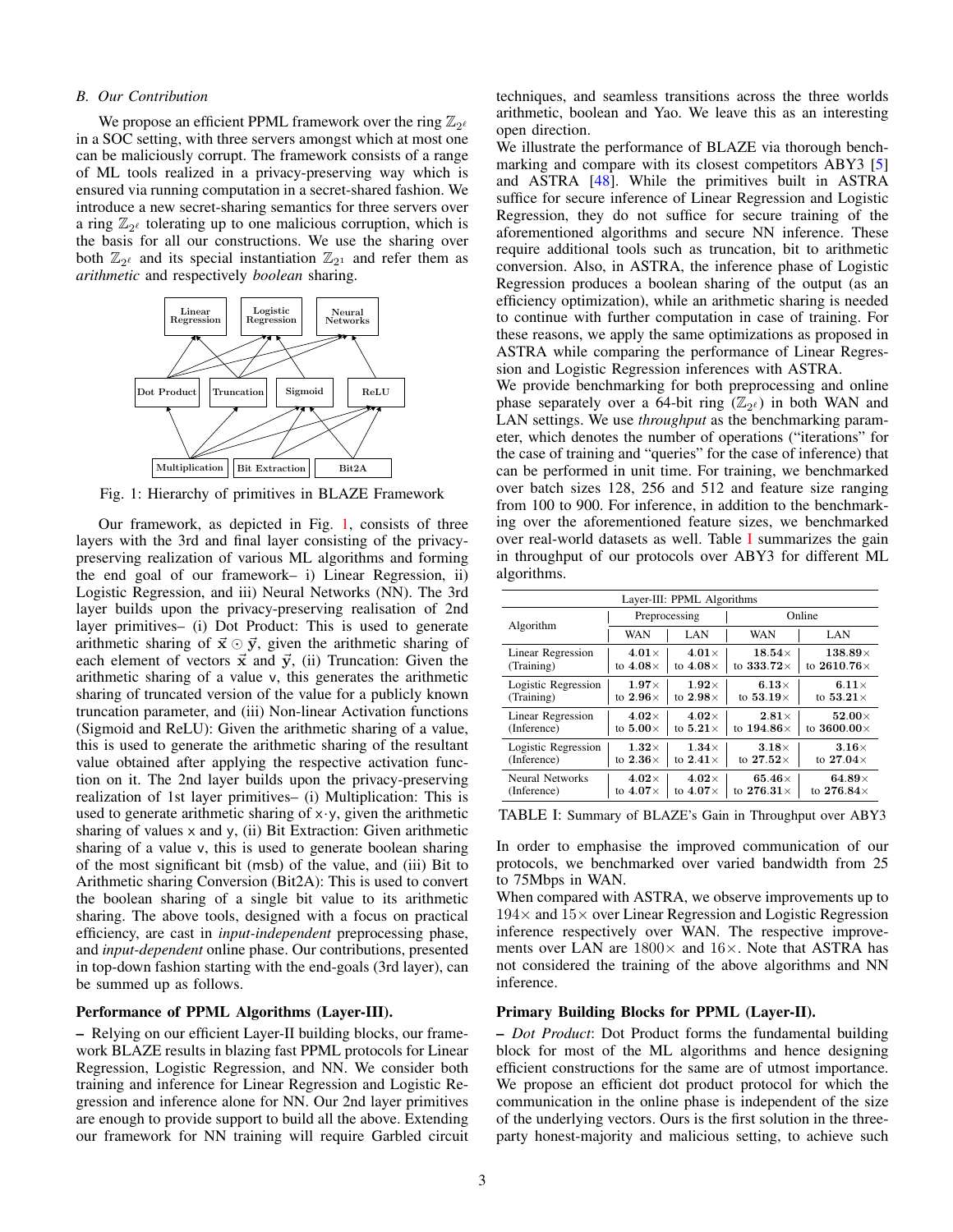a result. Concretely, our solution requires communication of 3n and 3 ring elements respectively in the preprocessing and online phases, where n denotes the size of the underlying vectors. When compared with the dot product protocol of ABY3, which requires communication of 12n and 9n ring elements in the preprocessing phase and online phase, our protocol results in the corresponding improvement of  $4\times$  and  $3n \times$ . Similar comparison with ASTRA [\[48\]](#page-13-29), which requires communication of 21n and  $2n + 2$  ring elements in the preprocessing phase and online phase, our protocol results in respective improvements of  $7\times$  and  $\approx 0.67$ n $\times$ .

| Building        |              | Preprocessing<br>Ref. |                                        |                 | Online                |  |
|-----------------|--------------|-----------------------|----------------------------------------|-----------------|-----------------------|--|
| <b>Blocks</b>   |              | R                     | $C(\ell)$                              | R               | $C(\ell)$             |  |
|                 |              |                       | Layer-II: Building Blocks for PPML     |                 |                       |  |
|                 | ABY3         | 4                     | 12n                                    | 1               | 9n                    |  |
| Dot Product     | <b>ASTRA</b> | 6                     | 21n                                    | 1               | $\approx 2n$          |  |
|                 | BLAZE        | 4                     | 3n                                     | 1               | 3                     |  |
| Dot Product     | ABY3         | $2\ell - 2$           | $\approx 12n + 84$                     | 2               | $9n + 3$              |  |
| with Truncation | <b>BLAZE</b> | $\overline{4}$        | $3n + 2$                               | 1               | 3                     |  |
| Sigmoid         | ABY3         | $\overline{4}$        | $\approx 108$                          | $\log \ell + 4$ | $\approx 81$          |  |
|                 | <b>BLAZE</b> | 5                     | $\approx 5\kappa + 23$                 | 5               | $\approx \kappa + 11$ |  |
| ReLU            | ABY3         | $\overline{4}$        | 60                                     | $\log \ell + 3$ | 45                    |  |
|                 | <b>BLAZE</b> | 5                     | $\approx 5\kappa+14$                   | 4               | $\approx \kappa + 7$  |  |
|                 |              |                       | Layer-I: Privacy-preserving Primitives |                 |                       |  |
|                 | ABY3         | 4                     | 12                                     | 1               | 9                     |  |
| Multiplication  | <b>ASTRA</b> | 6                     | 21                                     | 1               | 4                     |  |
|                 | <b>BLAZE</b> | 4                     | 3                                      | 1               | 3                     |  |
| <b>Bit</b>      | ABY3         | $\overline{4}$        | 24                                     | $1 + \log \ell$ | 18                    |  |
| Extraction      | <b>ASTRA</b> | 7                     | 46                                     | 3               | $\approx 6$           |  |
|                 | <b>BLAZE</b> | 4                     | 9                                      | $1 + \log \ell$ | 9                     |  |
|                 | BLAZE        | 5                     | $\approx 5\kappa + 2$                  | 2               | $\approx \kappa$      |  |
| Bit2A           | ABY3         | 4                     | 24                                     | 2               | 18                    |  |
|                 | <b>BLAZE</b> | 5                     | 9                                      | $\mathbf{1}$    | 4                     |  |

– Notations:  $\ell$  - size of ring in bits,  $\kappa$  - computational security parameter, n - size of vectors for dot product, 'R' - number of rounds, 'C' - total communication in units of  $\ell$  bits.

– ABY3, ASTRA and BLAZE requires an additional two rounds of interaction in the Online Phase for verification.

TABLE II: Comparison of ABY3 [\[5\]](#page-13-19), ASTRA [\[48\]](#page-13-29) and BLAZE in terms of Communication and Round Complexity

– *Truncation*: For ML applications where the inputs are floating-point numbers, the protocol for truncation plays a crucial role in determining the overall efficiency of the proposed solution. Towards this, we propose an efficient truncation protocol for the three server setting. When incorporated into our dot product protocol, our truncation method adds a very minimal overhead of just two ring elements in the preprocessing phase of the dot product protocol and more importantly keeps its online complexity intact. In contrast, the state-of-theart protocol of ABY3 requires expensive Ripple Carry Adder (RCA) circuits in the preprocessing phase which consumes rounds proportional to the underlying ring size. Moreover, their solution demands an additional round of communication with 3 ring elements in the online phase.

– *Non-linear Activation functions*: We provide efficient instantiation for Sigmoid and ReLU activation functions. The former is used in Logistic Regression, while the latter is used in Neural Networks. Our constructions require only constant round of communication  $(\leq 4)$  in the online phase as opposed to ABY3. Moreover, we improve upon ABY3 in terms of online communication by a factor of  $\approx 4.5 \times$ .

# Layer-I: Secondary Building Blocks for PPML

– *Multiplication*: We propose a new and efficient multiplication protocol for the 3 server setting that can tolerate at most one malicious corruption. Our construction invokes the multiplication protocol of [\[17\]](#page-13-4) (which uses distributed Zero Knowledge) in the preprocessing phase to facilitate an efficient online phase. Concretely, our protocol requires an amortized communication of 3 ring elements in both the preprocessing and online phases. Apart from the improvement in communication, the asymmetric nature of our protocol enables one among the three servers to be idle majority of the time during the input-dependent phase. This construct serves as the primary building block for our dot product protocol.

While the multiplication protocol of [\[17\]](#page-13-4) performs better than ours with a communication complexity of 3 ring elements overall yet in an amortized sense, we choose our construct over it mainly due to the huge benefits it brings for the case of dot product protocol. The dot product for n-length vectors can be viewed as n multiplications. Using [\[17\]](#page-13-4) for the same will result in a communication of 3n (amortized) ring elements in the online phase. For the communication cost to get amortized, the protocol of [\[17\]](#page-13-4) requires a large number of multiplications to be performed together, which cannot be guaranteed for several instances such as inference phases of Linear Regression and Logistic Regression. Furthermore, their protocol makes use of expensive public-key cryptography, which is undesirable in settings similar to ours, where practical efficiency is of utmost importance in the online phase.

On the other hand, our construct for multiplication when tweaked to obtain a dot product protocol requires communication of  $3n + 3$  ring elements overall, where the preprocessing phase takes care of the expensive part involving invoking [\[17\]](#page-13-4) and bearing heavy communication of 3n elements. This results in a blazing fast online phase for dot product which requires communication of just 3 ring elements and symmetric key operations. Lastly, as our setting calls for the computation of many multiplication operations in the preprocessing phase, the protocol of [\[17\]](#page-13-4) is used to perform them, and the communication cost gets amortized over many multiplication operations. – *Bit Extraction*: We provide two constructions based on the solutions proposed by ASTRA [\[48\]](#page-13-29) and ABY3 [\[5\]](#page-13-19). While the solution based on ASTRA results in constant round complexity, the one based on ABY3 requires  $log(\ell)$  rounds where  $\ell$ denotes the size of the underlying ring in bits.

– *Bit to Arithmetic sharing Conversion (Bit2A)*: The arithmetic equivalent of a bit  $b = b_1 \oplus b_2$  can be written as  $(b)^\mathbf{A} = (b)^\mathbf{A}$  $(b_1)^{\mathbf{A}} + (b_2)^{\mathbf{A}} - 2(b_1)^{\mathbf{A}} (b_2)^{\mathbf{A}}$ . Here  $(b)^{\mathbf{A}}$  denotes the value of bit b in ring  $\mathbb{Z}_{2^{\ell}}$ . Thus the servers generate the arithmetic sharing of each of the shares of bit b and their product and use the aforementioned relation to compute the final result. Our protocol, when compared to ABY3, gives  $3 \times$  and  $4 \times$ improvement with respect to the communication cost, in the preprocessing and online phase, respectively.

### II. PRELIMINARIES AND DEFINITIONS

We consider a set of three servers  $\mathcal{P} = \{P_0, P_1, P_2\}$  that are connected by pair-wise private and authentic channels in a synchronous network. We consider a static and Byzantine adversary, who can corrupt at most one of the three servers. In the case of ML training, many data-owners who wish to jointly train the model, secret-shares (as per schemes discussed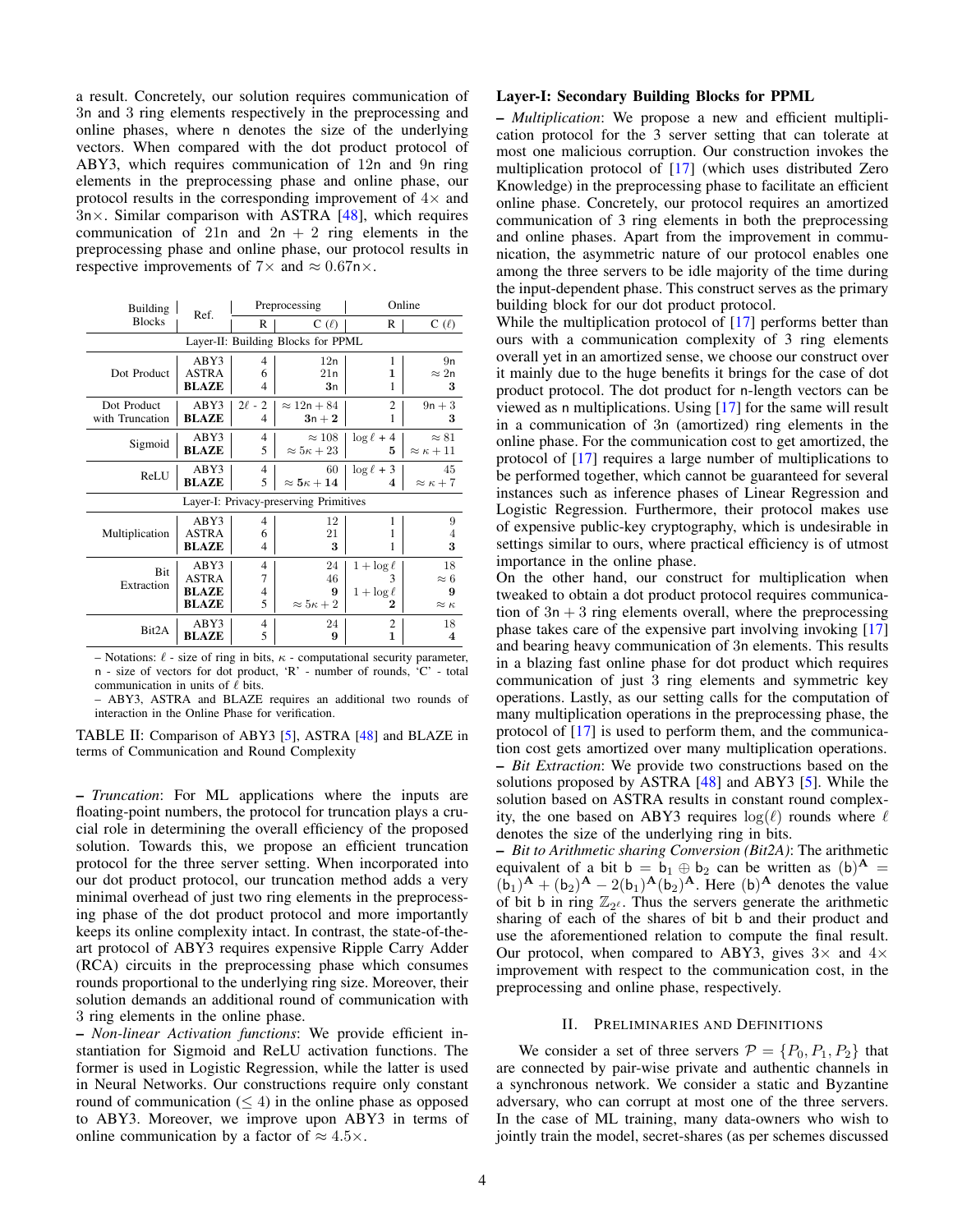latter) their data amongst the three servers. In the case of ML inference, a model-owner and a client secret-share the trained model and query respectively among the three servers. Once all the inputs are available in shared fashion, servers perform the computation to generate the output in a shared format among them. For training, the output model is then reconstructed back to the data owners while for inference, the prediction result is reconstructed towards the client alone. We assume that an arbitrary number of data owners can collude with the corrupt server for training, while for inference, either the model-owner or the client can collude with the corrupt server. The same setting has been considered by ASTRA [\[48\]](#page-13-29), ABY3 [\[5\]](#page-13-19), and other related papers.

For a vector  $\vec{x}$ ,  $x_i$  denotes the  $i^{th}$  element in the vector. For two vectors  $\vec{x}$  and  $\vec{y}$  of length n, the dot product is given by,  $\vec{x} \odot \vec{y} = \sum_{i=1}^{n} x_i y_i$ . Given two matrices  $\vec{X}, \vec{Y}$ , the operation  $X \circ Y$  denotes the matrix multiplication.

*a) Input-independent and Input-dependent Phases:* The protocols of this work are cast into two phases: *inputindependent* preprocessing phase and *input-dependent* online phase. This approach is useful in outsourced setting where the servers execute several instances of an agreed-upon function. The preprocessing for multiple instances can be executed in parallel. It is plausible for some of the protocols to have empty input-independent phase.

*b) Shared Key Setup:* To facilitate non-interactive communication, parties use a one-time key setup that establishes pre-shared random keys for a pseudo-random function (PRF) among them. A similar setup for the three-party case was used in  $[4]$ ,  $[5]$ ,  $[8]$ ,  $[9]$ ,  $[48]$ . We model the above as functionality  $\mathcal{F}_{\text{setup}}$  (Fig. [16\)](#page-14-0) and all our proofs are cast in  $\mathcal{F}_{\text{setup}}$ -hybrid model.

*c) Basic Primitives:* In our protocols, we make use of a *collision-resistant* hash function, denoted by H(), to save communication. Also, we use a commitment scheme, denoted by Com(), to boost the security of our constructions from abort to fairness. We defer the formal details of key setup, hash function, and the commitment scheme to  $\S$ **A**.

We use real-world / ideal-world simulation based approach to prove the security of our constructions and the details appear in the full version of the paper [\[49\]](#page-13-32).

#### III. BUILDING LAYER-I PRIMITIVES

In this section, we start with the sharing semantics that serve as the basis for all our primitives. The computation in each primitive is executed in shared fashion to obtain the privacy-preserving property.

# <span id="page-4-0"></span>*A. Secret Sharing Semantics*

We use three types of secret sharing, as detailed below.

*a*) [·]*-sharing*: A value  $v \in \mathbb{Z}_{2^{\ell}}$  is said to be [·]-shared among servers  $P_1$ ,  $P_2$ , if the servers  $P_1$  and  $P_2$  respectively hold the values  $[v]_1 \in \mathbb{Z}_{2^{\ell}}$  and  $[v]_2 \in \mathbb{Z}_{2^{\ell}}$  such that  $v =$  $[v]_1 + [v]_2.$ 

*b)*  $\langle \cdot \rangle$ -sharing: A value  $v \in \mathbb{Z}_{2^{\ell}}$  is  $\langle \cdot \rangle$ -shared among servers in  $\mathcal{P}$ , if

- there exist  $[\lambda_v]_1$ ,  $[\lambda_v]_2 \in \mathbb{Z}_{2^{\ell}}$  such that  $\lambda_v = [\lambda_v]_1 + [\lambda_v]_2$ .  $-P_0$  holds  $([\lambda_v]_1, [\lambda_v]_2)$ , while  $P_i$  for  $i \in \{1,2\}$  holds  $\left(\left[\lambda_{\mathsf{v}}\right]_i, \mathsf{v}+\lambda_{\mathsf{v}}\right)$ 

*c)*  $\llbracket \cdot \rrbracket$ -sharing: A value  $v \in \mathbb{Z}_{2^{\ell}}$  is said to be  $\llbracket \cdot \rrbracket$ -shared servers in  $\mathcal{D}$  if among servers in  $P$ , if

 $-$  v is  $\langle \cdot \rangle$ -shared i.e.  $P_0$  holds  $([\alpha_{\nu}]_1, [\alpha_{\nu}]_2)$ , while  $P_i$  for  $i \in \{1, 2\}$  holds  $([\alpha_{v}]_{i}, \beta_{v})$  for  $\alpha_{v}, \beta_{v} \in \mathbb{Z}_{2^{\ell}}$  with  $\beta_{v} = v + \alpha_{v}$ and  $\alpha_{\mathsf{v}} = [\alpha_{\mathsf{v}}]_1 + [\alpha_{\mathsf{v}}]_2$ 

- additionally, there exists  $\gamma_v \in \mathbb{Z}_{2^{\ell}}$  such that  $P_1, P_2$  hold  $\gamma_v$ , while  $P_0$  holds  $\beta_{\rm v} + \gamma_{\rm v}$ .

The table below summarises the individual shares of the servers for the aforementioned secret sharings.  $[v]_i$ ,  $\langle v \rangle_i$  and  $[\![v]\!]_i$  respectively denote the *i*th share held by  $P_i$  for  $[v]$ ,  $\langle v \rangle$ and  $\|v\|$ .

| $ V $ $\langle V \rangle$ | $\ \mathbf{v}\ $                                                                                                          |
|---------------------------|---------------------------------------------------------------------------------------------------------------------------|
|                           | $P_0$   -   $([\lambda_{\nu}]_1, [\lambda_{\nu}]_2)$   $([\alpha_{\nu}]_1, [\alpha_{\nu}]_2, \beta_{\nu} + \gamma_{\nu})$ |
|                           | $P_1$   $[v]_1$   $([\lambda_v]_1, v + \lambda_v)$   $([\alpha_v]_1, \beta_v = v + \alpha_v, \gamma_v)$                   |
|                           | $P_2$   $[v]_2$   $([\lambda_v]_2, v + \lambda_v)$   $([\alpha_v]_2, \beta_v = v + \alpha_v, \gamma_v)$                   |

TABLE III: Shares held by the parties under different sharings

*d) Arithmetic and Boolean Sharing:* We use the sharing over both  $\mathbb{Z}_{2^{\ell}}$  and  $\mathbb{Z}_{2^1}$  and refer them as *arithmetic* and respectively *boolean* sharing. The latter sharing is demarcated using a **B** in the superscript (e.g.  $[\![\mathbf{b}]\!]^{\mathbf{B}}$ ).

*e) Linearity of the secret sharing schemes:* Given the [·]-sharing of x, y and public constants  $c_1, c_2$ , servers can locally compute  $[c_1x + c_2y]$  as  $c_1[x] + c_2[y]$ . Notice that linearity trivially extends to the case of  $\langle \cdot \rangle$ -sharing and  $\lVert \cdot \rVert$ sharing as well. Linearity allows the servers to perform the following operations *non-interactively*: i) addition of two shared values and ii) multiplication of the shared value with a public constant.

# *B. Secret Sharing and Reconstruction protocols*

We dedicate this section to describe some of the secret sharing and reconstruction protocols that we need. A detailed communication complexity analysis of all the constructs appear in the full version of the paper [\[49\]](#page-13-32).

*a) Sharing Protocol:* Protocol Πsh (Fig. [2\)](#page-5-0) enables server  $P_i$  to generate [[...]-sharing of value  $v \in \mathbb{Z}_{2^{\ell}}$ . During the preprocessing phase servers  $P_2$ ,  $P_3$  along with  $P_1$  together the preprocessing phase, servers  $P_0$ ,  $P_1$  along with  $P_i$  together sample random value  $[\alpha_v]_1$ , while servers  $P_0, P_2$  and  $P_i$ sample  $[\alpha_{\nu}]_2$  using the shared randomness. This enables server  $P_i$  to obtain the entire  $\alpha_{\mathsf{v}}$ . Also, servers  $P_1, P_2$  together sample a random  $\gamma_v \in \mathbb{Z}_{2^{\ell}}$ . For the case when  $P_i = P_0$ , we optimize the protocol by making  $P_0$  sample the  $\gamma$  value along with  $P_1, P_2$ . This eliminates the need for servers  $P_1, P_2$  to send  $\beta_{\rm v}+\gamma_{\rm v}$  to  $P_0$  during the online phase. Furthermore, the sharing does not need to hide the input from  $P_0$  (who is the input contributor) by keeping  $\gamma$  private.

During the online phase,  $P_i$  computes  $\beta_{\mathsf{v}}$  and sends it to  $P_1, P_2$  who then verify the sanity of the received value by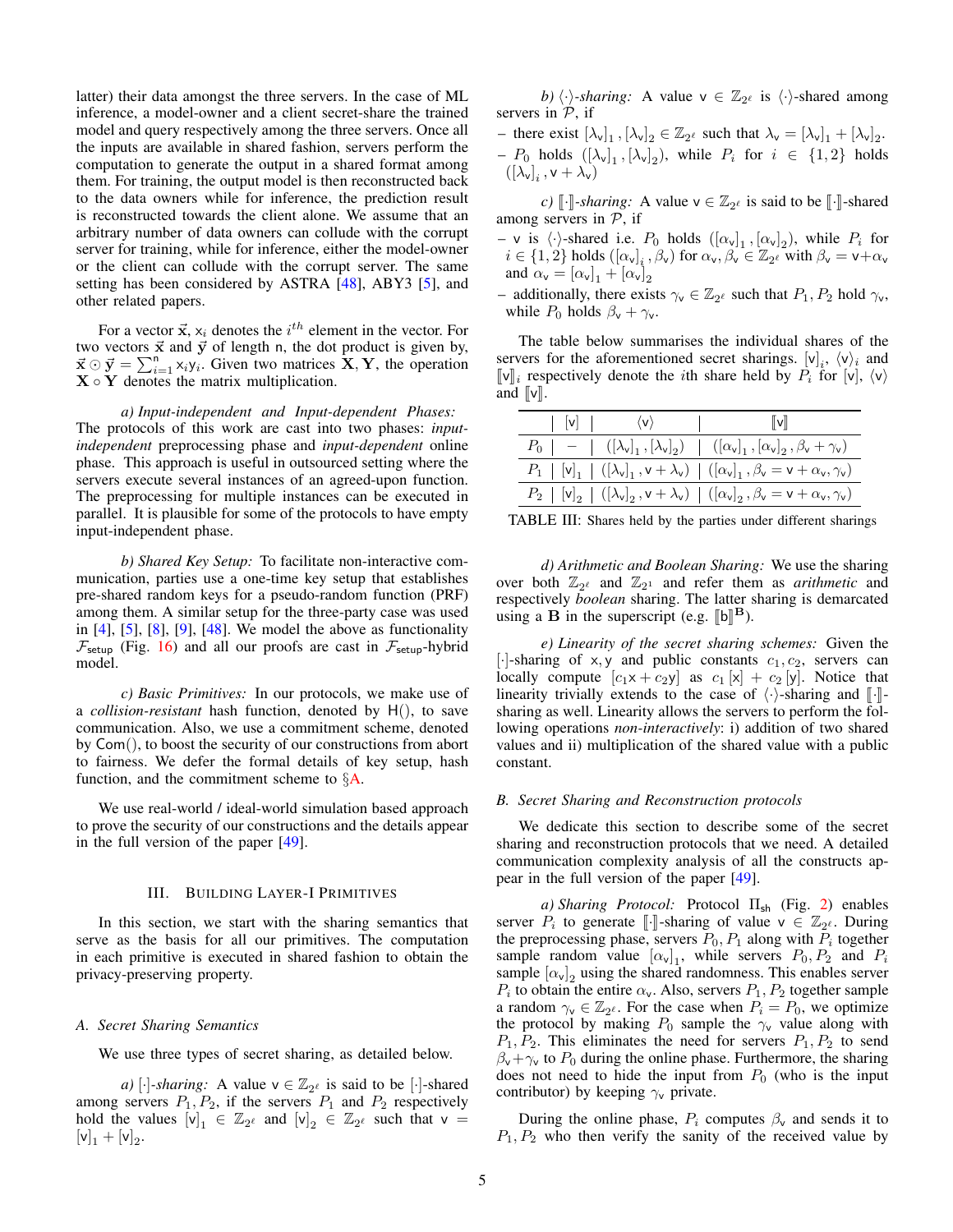exchanging its hash with the fellow recipient. To complete the [ $\cdot$ ]-sharing,  $P_1$  sends  $\beta_{\rm v} + \gamma_{\rm v}$  to  $P_0$  while  $P_2$  sends a hash of the same to  $P_0$ , who aborts if the received values mismatch.

# **Protocol**  $\Pi_{\text{sh}}(P_i, \mathsf{v})$

# Preprocessing:

- If  $P_i = P_0$ : Servers  $P_0$ ,  $P_j$  together sample random  $[\alpha_v]_j \in \mathbb{Z}_{2^{\ell}}$ for  $j \in \{1, 2\}$ , while servers in P sample random  $\gamma_v \in \mathbb{Z}_{2^{\ell}}$ .

- If  $P_i = P_1$ : Servers  $P_0$ ,  $P_1$  together sample random  $[\alpha_v]_1 \in$  $\mathbb{Z}_{2^{\ell}}$ , while servers in P together sample random  $[\alpha_{v}]_2 \in \mathbb{Z}_{2^{\ell}}$ . Servers  $P_1, P_2$  together sample random  $\gamma_v \in \mathbb{Z}_{2^{\ell}}$ .
- If  $P_i = P_2$ : Similar to the case of  $P_i = P_1$ .

# Online:

–  $P_i$  computes  $\beta_{\rm v} = {\rm v} + \alpha_{\rm v}$  and sends to both  $P_1$  and  $P_2$ .

- If  $P_i = P_0$ , servers  $P_1, P_2$  mutually exchange  $H(\beta_v)$  and abort if there is a mismatch.
- If  $P_i \neq P_0$ ,  $P_1$  computes and sends  $\beta_{\rm v} + \gamma_{\rm v}$  to  $P_0$  while  $P_2$ sends a hash of the same to  $P_0$ , who abort if the received values are inconsistent.

<span id="page-5-0"></span>Fig. 2: 
$$
[\![\cdot]\!]
$$
-sharp of a value  $\mathsf{v} \in \mathbb{Z}_{2^{\ell}}$  by server  $P_i$ 

In the outsourced setting, input sharing is performed by the parties and not the servers. Concretely, for the case of ML training, data owners perform the input sharing while for the case of ML inference, input sharing is performed by the model owner and the client. For a party  $P$  to perform the input sharing of value v, server  $P_j$  for  $j \in \{1, 2\}$  sends  $[\alpha_v]_j$  to P while  $P_0$  sends a hash of the same to P. Party P computes  $\alpha_{v} = [\alpha_{v}]_1 + [\alpha_{v}]_2$  if the received values are consistent and abort otherwise. P then computes  $\beta_{\mathsf{v}} = \mathsf{v} + \alpha_{\mathsf{v}}$  and sends to both  $P_1$  and  $P_2$ . The rest of the protocol proceeds similar to  $\Pi_{\rm sh}$  where servers  $P_1, P_2$  mutually exchanges the hash of  $β_ν$ and verifies the consistency of  $\beta_{v}$ .

*b) Joint Sharing Protocol:* Protocol  $\Pi_{\mathsf{jsh}}(P_i, P_j, \mathsf{v})$ (Fig. [3\)](#page-5-1) enables servers  $P_i, P_j$  (an unordered pair) to jointly generate [[·]-sharing of value  $y \in \mathbb{Z}_{2^{\ell}}$ , known to both of them.<br>Towards this, server *P*: executes protocol  $\Pi_{\ell}$ , on the value y Towards this, server  $P_i$  executes protocol  $\Pi_{sh}$  on the value v to generate its  $\llbracket \cdot \rrbracket$ -sharing. Server  $P_j$  helps in verifying the correctness of the sharing performed by  $P_i$ .

**Protocol**  $\Pi_{\text{jsh}}(P_i, P_j, \mathsf{v})$ 

- If  $(P_i, P_j) = (P_1, P_0)$ : Server  $P_1$  executes protocol  $\Pi_{\text{sh}}(P_1, \nu)$ .  $P_0$  computes  $\beta_{\rm v} = {\rm v} + [\alpha_{\rm v}]_1 + [\alpha_{\rm v}]_2$ .  $P_0$  then sends  $H(\beta_{\rm v})$  to  $P_2$ who aborts if the received value is inconsistent with the same received from  $P_1$ .
- If  $(P_i, P_j) = (P_2, P_0)$ : Similar to the case above.
- If  $(P_i, P_j) = (P_1, P_2)$ : During the preprocessing phase,  $P_1, P_2$ together sample random  $\gamma_v \in \mathbb{Z}_{2^{\ell}}$ . Servers set  $[\alpha_v]_1 = [\alpha_v]_2 = 0$ and  $\beta_{\rm v} = v$ .  $P_1$  computes and sends  $v + \gamma_{\rm v}$  to  $P_0$  while  $P_2$  sends corresponding hash to  $P_0$ , who aborts if the received values are inconsistent.

<span id="page-5-1"></span>Fig. 3:  $\lbrack \cdot \rbrack$ -sharing of a value  $\mathsf{v} \in \mathbb{Z}_{2^{\ell}}$  by servers  $P_i, P_j$ 

Protocol  $\Pi_{jsh}$  can be made non-interactive for the case when the value v is available to both  $P_i$  and  $P_j$  in the preprocessing phase. Towards this, servers in  $P$  sample random  $\mathbf{r} \in \mathbb{Z}_{2^{\ell}}$  and locally set their shares as described in Table [IV.](#page-5-2)

Looking ahead, protocol  $\Pi_{\text{ish}}$  offers tolerance against one active corruption, leveraging the fact that the secret to be shared is available amongst two servers, with one of them is guaranteed to be honest.

<span id="page-5-2"></span>

|       | $(P_1, P_2)$                                                                                                                                            | $(P_1, P_0)$                                                                                                                  | $(P_2, P_0)$                                  |
|-------|---------------------------------------------------------------------------------------------------------------------------------------------------------|-------------------------------------------------------------------------------------------------------------------------------|-----------------------------------------------|
|       |                                                                                                                                                         | $[\alpha_{\mathsf{v}}]_1 = 0, [\alpha_{\mathsf{v}}]_2 = 0 [\alpha_{\mathsf{v}}]_1 = -\mathsf{v}, [\alpha_{\mathsf{v}}]_2 = 0$ | $ \alpha_{v} _{1} = 0,  \alpha_{v} _{2} = -v$ |
|       | $\beta_{\mathsf{v}} = \mathsf{v}, \ \gamma_{\mathsf{v}} = \mathsf{r} - \mathsf{v}$ $\big $ $\beta_{\mathsf{v}} = 0, \ \gamma_{\mathsf{v}} = \mathsf{r}$ |                                                                                                                               | $\beta_{\rm v}=0, \gamma_{\rm v}=\mathsf{r}$  |
| $P_0$ | (0, 0, r)                                                                                                                                               | $(-v, 0, r)$                                                                                                                  | $(0, -v, r)$                                  |
| $P_1$ | $(0, v, r - v)$                                                                                                                                         | $(-v, 0, r)$                                                                                                                  | (0, 0, r)                                     |
| $P_2$ | $(0, v, r - v)$                                                                                                                                         | (0, 0, r)                                                                                                                     | $(0, -v, r)$                                  |

TABLE IV: The columns consider the three distinct possibility of input contributing pairs. The first row shows the assignment to various components of the sharing. The last row (with three subrows) specifies the shares held by the three servers.

*c) Reconstruction Protocol:* Protocol  $\Pi_{\text{rec}}(\mathcal{P}, \llbracket \mathbf{v} \rrbracket)$ (Fig. [4\)](#page-5-3) enables servers in  $P$  to reconstruct the secret v from its  $\lceil \cdot \rceil$ -sharing. Towards this, each server receives her missing share from one of the other two servers and the hash of the same from the third one. If the received values are consistent, the server proceeds with the reconstruction and otherwise, it aborts. Reconstruction towards a single server  $P_i$  can be viewed as a special case of this protocol and we use  $\Pi_{\text{rec}}(P_i, \mathsf{v})$ to denote the same.

$$
\left\{\text{Protocol } \Pi_{\text{rec}}(\mathcal{P}, \llbracket \mathsf{v} \rrbracket) \right\}
$$

Online:

 $-P_1$  receives  $[\alpha_{\text{v}}]_2$  and  $H([\alpha_{\text{v}}]_2)$  from  $P_2$  and  $P_0$  respectively.

 $-P_2$  receives  $[\alpha_{\nu}]_1$  and  $H([\alpha_{\nu}]_1)$  from  $P_0$  and  $P_1$  respectively.

–  $P_0$  receives  $\beta_v$  and  $H(\beta_v)$  from  $P_1$  and  $P_2$  respectively.

Server  $P_i$  for  $i \in \{0, 1, 2\}$  abort if the received values are inconsistent. Else computes  $v = \beta_v - [\alpha_v]_1 - [\alpha_v]_2$ .

<span id="page-5-3"></span>Fig. 4: Reconstruction of value  $v \in \mathbb{Z}_{2^{\ell}}$  among servers in  $\mathcal P$ 

In the outsourced setting where reconstruction happens towards the parties (data owners for ML training and client for ML inference), the servers will send their shares towards the parties directly. To reconstruct a value v towards party P, servers  $P_0, P_1$  and  $P_2$  sends  $([\![\alpha_{\nu}]\!]^{\mathbf{A}}, H([\![\alpha_{\nu}]\!]^{\mathbf{B}})$ ,  $(\beta \mid H([\![\alpha \cdot \cdot \cdot]]^{\mathbf{B}})$  and  $([\![\alpha \cdot \cdot \cdot]]^{\mathbf{B}}$   $H(\beta \cdot \cdot)$  respectively to P Party  $(\beta_{\mathsf{v}}, \mathsf{H}([\![\alpha_{\mathsf{v}}]\!] \mathsf{A}))$  and  $([\![\alpha_{\mathsf{v}}]\!] \mathsf{B}, \mathsf{H}(\beta_{\mathsf{v}}))$  respectively to P. Party  $P$  will accept the shares if the corresponding hash match and P will accept the shares if the corresponding hash match and abort otherwise.

*d) Fair Reconstruction Protocol:* The security goal of fairness is well-motivated. Consider an outsourced setting where a machine learning service that is instantiated with a protocol *with abort* is offered against payment. Here, during the reconstruction of output, adversary can instruct the corrupt server to send inconsistent values (either shares or hash values) to honest parties and make them abort. At the same time, adversary will learn the output from the honest shares received on behalf of the corrupt parties. This leads to a situation where some parties who have control over the corrupt server obtain the protocol output, while the other honest parties obtain nothing. This is a strong deterrent for the honest parties to participate in the protocol in the future. On the other hand, a system with fairness property guarantees that the honest parties will get the output whenever the corrupt parties gets the output. In our 3PC setting, the presence of at least a single honest server ensures that all the participating honest parties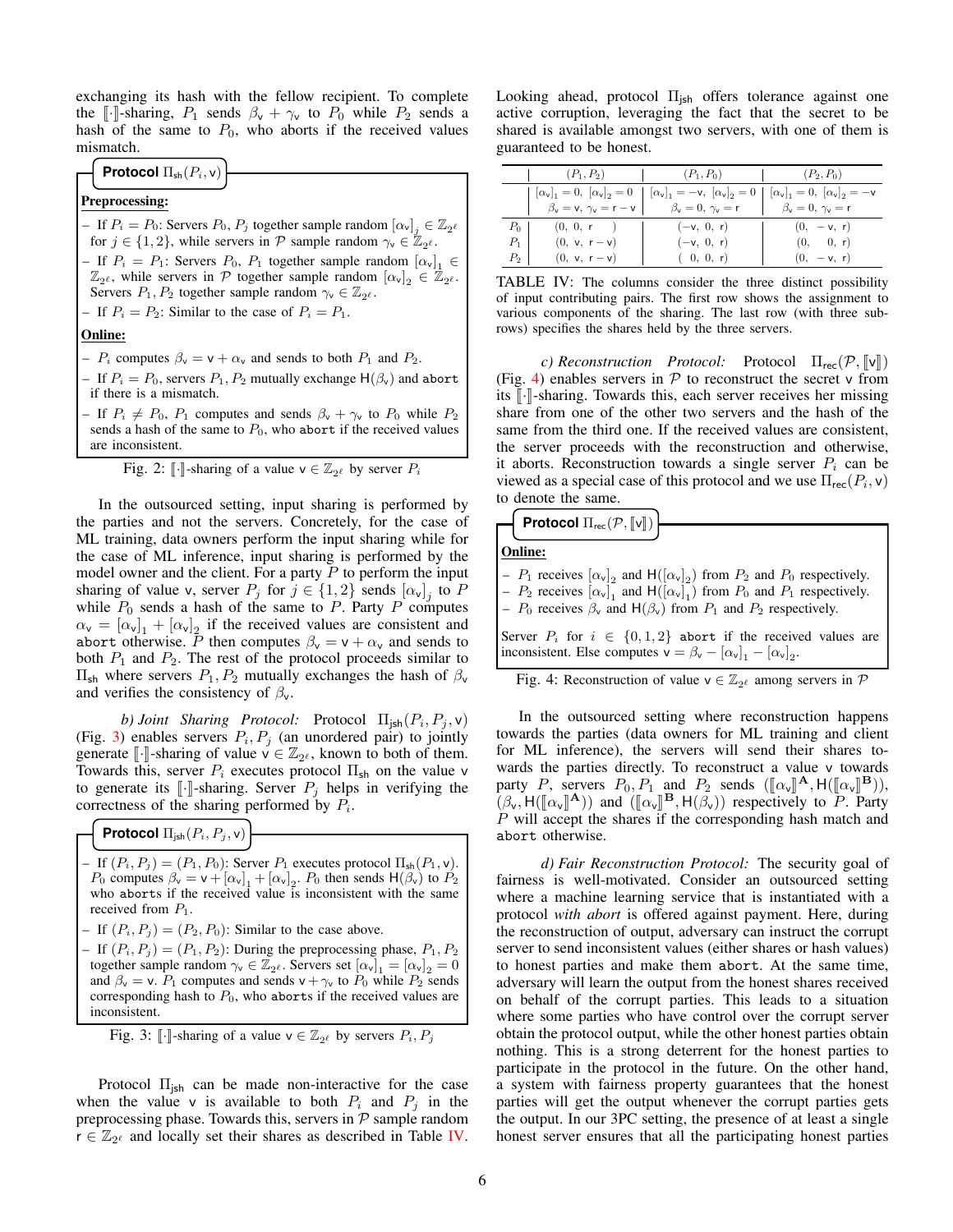will eventually get the output. This will attract more people to participate in the protocol and is crucial to applications like ML training where more data leads to a better-trained model.

We use the techniques proposed by ASTRA [\[48\]](#page-13-29) to achieve fairness and modify it for our sharing scheme. We defer formal details to  $\S$ **C**.

# *C. Layer-I Primitives*

We are now ready to describe our Layer-I primitives– Multiplication, Bit Extraction, and Bit2A.

*a) Multiplication Protocol:* Protocol  $\Pi_{mult}(P, \llbracket x \rrbracket, \llbracket y \rrbracket)$ (Fig. [5\)](#page-7-0) enables the servers in  $P$  to compute  $\lbrack \cdot \rbrack$ -sharing of z = xy, given the  $\lceil \cdot \rceil$ -sharing of x and y. We begin with a protocol for the semi-honest setting, which is a slightly modified variant of the protocol proposed by ASTRA. During the preprocessing phase,  $P_0, P_j$  for  $j \in \{1, 2\}$  sample random  $[\alpha_z]_j \in \mathbb{Z}_{2^{\ell}}$ , while  $P_1, P_2$  sample random  $\gamma_z \in \mathbb{Z}_{2^{\ell}}$ . In addition,  $P_0$  locally computes  $\Gamma_{xy} = \alpha_x \alpha_y$  and generates [·]-sharing of the same between  $P_1, P_2$ . Since

$$
\beta_z = z + \alpha_z = xy + \alpha_z = (\beta_x - \alpha_x)(\beta_y - \alpha_y) + \alpha_z
$$
  
=  $\beta_x \beta_y - \beta_x \alpha_y - \beta_y \alpha_x + \Gamma_{xy} + \alpha_z$  (1)

holds, servers  $P_1$ ,  $P_2$  locally compute  $[\beta_z]_j = (j-1)\beta_x\beta_y \beta_x [\alpha_y]_j - \beta_y [\alpha_x]_j + [\Gamma_{xy}]_j + [\alpha_z]_j$  during the online phase and mutually exchange their shares to reconstruct  $\beta_z$ . Server  $P_1$  then computes and sends  $\beta_z + \gamma_z$  to  $P_0$ , completing the semi-honest protocol. The correctness that asserts  $z = xy$  or in other words  $\beta_z - \alpha_z = xy$  holds due to Equation [1.](#page-6-0)

In the malicious setting, we observe that the aforementioned protocol suffers from three issues:

- 1. When  $P_0$  is corrupt, the [·]-sharing of  $\Gamma_{xy}$  performed by  $P_0$  during the preprocessing phase might not be correct, i.e.  $\Gamma_{xy} \neq \alpha_x \alpha_y$ .
- 2. When  $P_1$  (or  $P_2$ ) is corrupt, the [·]-share of  $\beta_2$  handed over to the fellow honest evaluator during the online phase might not be correct, causing reconstruction of an incorrect  $\beta_z$ .
- 3. When  $P_1$  is corrupt, the value  $\beta_z + \gamma_z$  that is sent to  $P_0$ during the online phase may not be correct.

While the first two issues in the above list are inherited from the protocol of ASTRA, the third one is due to our new sharing semantics (compared to ASTRA where  $\gamma_v$  and  $\beta_v$  +  $\gamma$  were not part of the shares) that imposes an additional component of  $\beta_z + \gamma_z$  held by  $P_0$ . We begin with solving the last issue first. In order to verify the correctness of  $\beta_z + \gamma_z$ sent by  $P_1$ , server  $P_2$  computes a hash of the same and send it to  $P_0$ , who aborts if the received values are inconsistent.

For the remaining two issues, though they are quite distinct in nature, we make use of the asymmetric roles played by the servers  $\{P_0\}$  and  $\{P_1, P_2\}$  to introduce a single check that solves both the issues at the same time. Though the check is inspired from the protocol of ASTRA, our technical innovation lies in the way in which the check is performed. In ASTRA, servers first execute the semi-honest protocol and the correctness of the computation is verified with the help of  $\langle \cdot \rangle$ sharing of a multiplication triple generated in the preprocessing phase. Unlike ASTRA, we perform a single multiplication (and

nothing additional) in the preprocessing phase to generate the correct preprocessing data required for a multiplication gate in the online phase. This brings down the communication in the preprocessing phase drastically from 21 ring elements to 3 ring elements. The details of our method are provided next.

To solve the second issue, where a corrupt  $P_1$  (or  $P_2$ ) sends an incorrect [·]-share of  $\beta_z$ , we make use of server  $P_0$ as follows: Using the values  $\beta_{x}^* = \beta_{x} + \gamma_{x}$  and  $\beta_{y}^* = \beta_{y} + \gamma_{y}$ ,  $P_0$  computes  $\beta_z^* = -\beta_x^* \alpha_y - \beta_y^* \alpha_x + 2\Gamma_{xy} + \alpha_z$ . Now  $\beta_z^*$  can be written as below:

 $\beta_{z}^{\star} = -\beta_{x}^{\star}\alpha_{y} - \beta_{y}^{\star}\alpha_{x} + 2\Gamma_{xy} + \alpha_{z}$  $= -(\beta_{x} + \gamma_{x})\alpha_{y} - (\beta_{y} + \gamma_{y})\alpha_{x} + 2\Gamma_{xy} + \alpha_{z}$  $= (-\beta_{x}\alpha_{y} - \beta_{y}\alpha_{x} + \Gamma_{xy} + \alpha_{z}) - (\gamma_{x}\alpha_{y} + \gamma_{y}\alpha_{x} - \Gamma_{xy})$  $= (\beta_z - \beta_x \beta_y) - (\gamma_x \alpha_y + \gamma_y \alpha_x - \Gamma_{xy} + \psi) + \psi$  [Equation [1](#page-6-0)]  $= (\beta_z - \beta_x \beta_y + \psi) - \chi$  [where  $\chi = \gamma_x \alpha_y + \gamma_y \alpha_x - \Gamma_{xy} + \psi$ ]

<span id="page-6-0"></span>Assuming that (a)  $\psi \in \mathbb{Z}_{2^{\ell}}$  is a random value sampled together by  $P_1$  and  $P_2$  (and unknown to  $P_0$ ) and (b)  $P_0$  knows the value  $\chi$ ,  $P_0$  can send  $\beta_2^* + \chi$  to  $P_1$  and  $P_2$  who using the knowledge of  $\beta_x$ ,  $\beta_y$  and  $\psi$  can verify the correctness of  $\beta_z$ by computing  $\beta_z - \beta_x \beta_y + \psi$  and checking against the value  $\beta_2^* + \chi$  received from  $P_0$ . Now we describe how to enable  $P_0$  to obtain the value  $\chi$ . Note that server  $P_j$  for  $j \in \{1,2\}$ can locally compute  $[\chi]_j = \gamma_x [\alpha_y]_j + \gamma_y [\alpha_x]_j - [\Gamma_{xy}]_j + [\psi]_j$ where  $[\psi]_j$  can be generated non-interactively by  $P_1, P_2$  using shared randomness.  $P_1, P_2$  can then send their [·]-shares of  $χ$  to  $P_0$  to enable him obtain the value  $χ$ . To verify if  $P_0$ computed  $\chi$  correctly, we leverage the following relation. The values d =  $\gamma_x - \alpha_x$ , e =  $\gamma_y - \alpha_y$  and f =  $(\gamma_x \gamma_y + \psi) - \chi$ should satisfy  $f = de$  if and only if  $\chi$  is correctly computed, because:

$$
\begin{aligned} \mathsf{de} &= (\gamma_{\mathsf{x}} - \alpha_{\mathsf{x}})(\gamma_{\mathsf{y}} - \alpha_{\mathsf{y}}) = \gamma_{\mathsf{x}}\gamma_{\mathsf{y}} - \gamma_{\mathsf{x}}\alpha_{\mathsf{y}} - \gamma_{\mathsf{y}}\alpha_{\mathsf{x}} + \Gamma_{\mathsf{x}\mathsf{y}} \\ &= (\gamma_{\mathsf{x}}\gamma_{\mathsf{y}} + \psi) - (\gamma_{\mathsf{x}}\alpha_{\mathsf{y}} + \gamma_{\mathsf{y}}\alpha_{\mathsf{x}} - \Gamma_{\mathsf{x}\mathsf{y}} + \psi) \\ &= (\gamma_{\mathsf{x}}\gamma_{\mathsf{y}} + \psi) - \chi = \mathsf{f} \end{aligned}
$$

Therefore, the correctness of  $\chi$  reduces to verifying if the triple (d, e, f) is a multiplication triple or not. Interestingly, the same check suffices to resolve the first issue of corrupt  $P_0$ generating incorrect  $[\Gamma_{xy}]$ -sharing. This is because, if  $P_0$  would have shared  $\Gamma_{xy} + \Delta$  where  $\Delta$  denotes the error introduced, then de = f +  $\Delta \neq$  f.

Equipped with the aforementioned observations (Table  $V$ ), our final trick, that distinguishes BLAZE's multiplication from that of ASTRA's, is to compute a  $\langle \cdot \rangle$ -sharing of f starting with  $\langle \cdot \rangle$ -sharing of d, e using the efficient maliciously secure multiplication protocol of [\[17\]](#page-13-4) referred to as  $\Pi_{\text{mulZK}}$  henceforth and described in  $\S$ [B](#page-14-2) for completeness, and extract out the values for  $\Gamma_{xy}$ ,  $\psi$  and  $\chi$  from f which are bound to be correct. This can be executed entirely in the preprocessing phase. Protocol  $\Pi_{\text{mulZK}}$  works over  $\langle \cdot \rangle$ -sharing (§[III-A\)](#page-4-0), which is why this part our computation is done over this type of sharing, and requires a per party communication of 1 ring element, when amortized over large circuits (ref. Theorem  $1.4$  $1.4$  of  $[17]$ <sup>1</sup>). Concretely, given the  $\llbracket \cdot \rrbracket$ -sharing of the inputs x and y of the multiplication protocol, servers locally compute  $\langle \cdot \rangle$ -sharing of values d and e as follows. (The sharing semantics for  $[v]$  for any v is recalled below.)

Upon executing protocol  $\Pi_{\text{mulZK}}(\mathcal{P}, d, e)$ , servers obtain  $\langle f \rangle = ([\lambda_f], f + \lambda_f)$ . To be precise,  $P_0$  obtains  $([\lambda_f]_1, [\lambda_f]_2)$ 

<span id="page-6-1"></span><sup>1</sup><https://eprint.iacr.org/2019/188>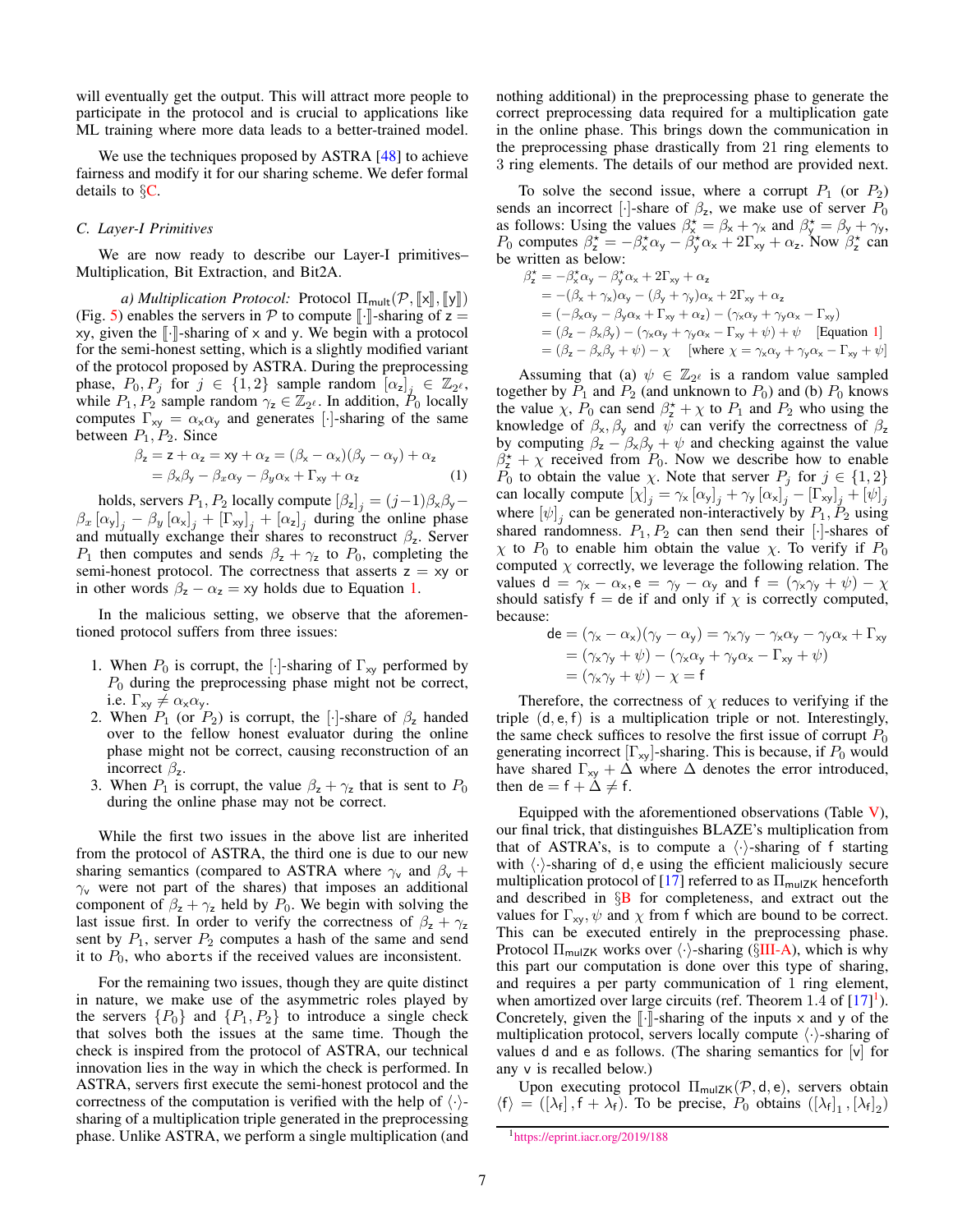<span id="page-7-1"></span>

| $\langle v \rangle$ $\begin{array}{c c} P_0 & P_1 & P_2 \ (\lfloor \lambda_v \rfloor_1, \lfloor \lambda_v \rfloor_1) & (\lfloor \lambda_v \rfloor_1, v + \lambda_v) & (\lfloor \lambda_v \rfloor_2, v + \lambda_v) \end{array}$ |  |
|---------------------------------------------------------------------------------------------------------------------------------------------------------------------------------------------------------------------------------|--|
|                                                                                                                                                                                                                                 |  |
| $\langle d \rangle   ( [\alpha_x]_1, [\alpha_x]_2)   ( [\alpha_x]_1, \gamma_x)   ( [\alpha_x]_2, \gamma_x)$                                                                                                                     |  |
| $\langle e \rangle$ $ ([\alpha_{y}]_{1}, [\alpha_{y}]_{1})   ([\alpha_{y}]_{1}, \gamma_{y})   ([\alpha_{y}]_{2}, \gamma_{y})$                                                                                                   |  |
|                                                                                                                                                                                                                                 |  |

TABLE V: The  $\langle \cdot \rangle$ -sharing of values d and e

while  $P_j$  for  $j \in \{1,2\}$  obtains  $([\lambda_f]_j$ ,  $f + \lambda_f$ ). Servers then map the values  $[\chi]$  and  $\gamma_x \gamma_y + \psi$  to  $[\lambda_f]$  and  $f + \lambda_f$  respectively followed by extracting the required values as:

$$
\begin{aligned} [\chi]_1 &= [\lambda_{\mathsf{f}}]_1 \text{ and } [\chi]_2 = [\lambda_{\mathsf{f}}]_2 & \rightarrow \chi &= [\lambda_{\mathsf{f}}]_1 + [\lambda_{\mathsf{f}}]_2 \\ \gamma_{\mathsf{x}} \gamma_{\mathsf{y}} + \psi &= \mathsf{f} + \lambda_{\mathsf{f}} & \rightarrow \psi = \mathsf{f} + \lambda_{\mathsf{f}} - \gamma_{\mathsf{x}} \gamma_{\mathsf{y}} \\ [\Gamma_{\mathsf{x}\mathsf{y}}]_j &= \gamma_{\mathsf{x}} [\alpha_{\mathsf{y}}]_j + \gamma_{\mathsf{y}} [\alpha_{\mathsf{x}}]_j + [\psi]_j - [\chi]_j \quad [j \in \{1, 2\}] \end{aligned}
$$

where  $[\psi]$  is generated non-interactively by servers  $P_1, P_2$ by sampling a random value  $r \in \mathbb{Z}_{2^{\ell}}$  together and setting  $[\psi]_1$  = r and  $[\psi]_2 = \psi - r$ . We claim that after extracting the values as mentioned above, servers  $P_1$ ,  $P_2$  hold  $[\Gamma_{xy}] = [\alpha_x \alpha_y]$ . To see this, note that

$$
\Gamma_{xy} = \gamma_x \alpha_y + \gamma_y \alpha_x + \psi - \chi
$$
  
=  $(d + \lambda_d)\lambda_e + (e + \lambda_e)\lambda_d + (f + \lambda_f - \gamma_x \gamma_y) - \lambda_f$   
=  $(d + \lambda_d)(e + \lambda_e) - de + \lambda_d \lambda_e + (f - \gamma_x \gamma_y)$   
=  $\gamma_x \gamma_y - f + \lambda_d \lambda_e + (f - \gamma_x \gamma_y) = \lambda_d \lambda_e = \alpha_x \alpha_y$ 

This concludes the informal discussion.

$$
\textcolor{red}{\textbf{Protocol}\:\Pi_{mult}(\mathcal{P},\llbracket x \rrbracket,\llbracket y \rrbracket)}
$$

#### Preprocessing:

- Servers  $P_0, P_j$  for  $j \in \{1, 2\}$  together sample a random  $[\alpha_z]_j \in$  $\mathbb{Z}_{2^{\ell}}$ , while  $P_1, P_2$  sample a random  $\gamma_z \in \mathbb{Z}_{2^{\ell}}$ .

– Servers in P locally compute  $\langle \cdot \rangle$ -sharing of d =  $\gamma_x - \alpha_x$  and  $e = \gamma_y - \alpha_y$  by setting the shares as (as per Table [V\)](#page-7-1):

$$
\begin{aligned} \left[\lambda_{\mathbf{d}}\right]_1 &= \left[\alpha_{\mathbf{x}}\right]_1, \quad \left[\lambda_{\mathbf{d}}\right]_2 = \left[\alpha_{\mathbf{x}}\right]_2, \quad \left(\mathbf{d} + \lambda_{\mathbf{d}}\right) = \gamma_{\mathbf{x}}\\ \left[\lambda_{\mathbf{e}}\right]_1 &= \left[\alpha_{\mathbf{y}}\right]_1, \quad \left[\lambda_{\mathbf{e}}\right]_2 = \left[\alpha_{\mathbf{y}}\right]_2, \quad \left(\mathbf{e} + \lambda_{\mathbf{e}}\right) = \gamma_{\mathbf{y}} \end{aligned}
$$

– Servers in P execute  $\Pi_{\text{mulZK}}(\mathcal{P}, d, e)$  to generate  $\langle f \rangle = \langle de \rangle$ .  $-P_0, P_j \text{ for } j \in \{1,2\} \text{ locally set } [\chi]_j = [\lambda_f]_j, \text{ while } P_1, P_2 \text{ set}$  $\psi = f + \lambda_f - \gamma_x \gamma_y$ .  $P_0$  then computes  $\chi = [\chi]_1 + [\chi]_2$ . -  $P_1$ ,  $P_2$  sample random  $\mathbf{r} \in \mathbb{Z}_{2^{\ell}}$  and set  $[\psi]_1 = \mathbf{r}, [\psi]_2 = \psi - \mathbf{r}$ . -  $P_j$  for  $j \in \{1,2\}$  set  $[\Gamma_{xy}]_j = \gamma_x [\alpha_y]_j + \gamma_y [\alpha_x]_j + [\psi]_j - [\chi]_j$ Online:  $-P_j$  for  $j \in \{1,2\}$  computes and exchanges  $\left[\beta_z\right]_j = (j-1)$  $(1) \beta_x \beta_y - \beta_x [\alpha_y]_j - \beta_y [\alpha_x]_j + [\Gamma_{xy}]_j + [\alpha_z]_j$  to reconstruct  $\beta_{\mathsf{z}} = [\beta_{\mathsf{z}}]_1 + [\beta_{\mathsf{z}}]_2^{\mathsf{T}}.$ -  $P_0$  computes  $\beta_z^* = -(\beta_x + \gamma_x)\alpha_y - (\beta_y + \gamma_y)\alpha_x + \alpha_z + 2\Gamma_{xy} + \chi$ and sends  $H(\beta_z^{\star})$  to both  $P_1$  and  $P_2$ .

- P<sub>j</sub> for  $j \in \{1,2\}$  aborts if  $H(\beta_z - \beta_x\beta_y + \psi) \neq H(\beta_z^{\star}).$ 

–  $P_1$  sends  $\beta_z + \gamma_z$  and  $P_2$  sends the  $H(\beta_z + \gamma_z)$  to  $P_0$ .  $P_0$  will abort if it receives inconsistent values.

<span id="page-7-0"></span>

Looking ahead, our multiplication protocol lends its technical strength to all our layer-II primitives, especially the dot product. The preprocessing phase of dot product protocol invokes its preprocessing phase in a black-box way many times that lets its optimal complexity (of 3 elements per multiplication) kick in. However, the online phase of dot product is not plain invocation of online phase of multiplication protocol in a black-box way. In fact, the tweaks here are crucial for achieving a complexity that is independent of the feature length. The other layer-II primitives use multiplication protocol in a block-box way.

*b) Bit Extraction Protocol:* Protocol  $\Pi_{\text{bitext}}(\mathcal{P}, \llbracket \mathbf{v} \rrbracket)$ (Fig. [6\)](#page-7-2) enables servers in  $P$  to compute the boolean sharing  $(\llbracket \cdot \rrbracket^B)$  of most significant bit (msb) of value  $v \in \mathbb{Z}_{2^{\ell}}$ , given<br>its arithmetic sharing  $\llbracket v \rrbracket$ . The first approach is to use an optiits arithmetic sharing  $\llbracket v \rrbracket$ . The first approach is to use an optimized Parallel Prefix Adder (PPA) proposed by ABY3 [\[5\]](#page-13-19). The PPA circuit consists of  $2\ell$  AND gates and has a multiplicative depth of  $log(\ell)$ . We refer readers to ABY3 for more details. The next approach is to use a garbled circuit that results in a constant round solution. We provide details for the latter approach below.

Let  $GC = (u_1, u_2, u_3, u_4, u_5)$  denote a garbled circuit with inputs  $u_1, u_2, u_3 \in \mathbb{Z}_{2^{\ell}}$  and  $u_4, u_5 \in \{0, 1\}$  and output  $y =$  $msb(u_1 - u_2 - u_3) \oplus u_4 \oplus u_5$ . Note that the MSB calculation portion of the circuit can be instantiated using the optimized PPA of ABY3. Let  $u_1 = \beta_v$ ,  $u_2 = [\alpha_v]_1$  and  $u_3 = [\alpha_v]_2$  so that  $u_1 - u_2 - u_3 = v$ . Let  $u_4 = r_1, u_5 = r_2$  where  $r_1$  and  $r_2$  denote random bits sampled by  $P_0$ ,  $P_1$  and  $P_0$ ,  $P_2$  respectively.

# **Protocol**  $\Pi_{\text{bitext}}(\mathcal{P}, \llbracket \mathsf{v} \rrbracket)$

Let  $GC = (u_1, u_2, u_3, u_4, u_5)$  denote a garbled circuit with inputs  $u_1, u_2, u_3 \in \mathbb{Z}_{2^{\ell}}$  and  $u_4, u_5 \in \{0, 1\}$  and output  $y = msb(u_1$  $u_2 - u_3$ )  $\oplus$   $u_4 \oplus u_5$ . Let  $u_1 = \beta_v, u_2 = [\alpha_v]_1$  and  $u_3 = [\alpha_v]_2$  so that  $u_1 - u_2 - u_3 = v$ .

# Preprocessing:

- $P_0, P_j$  for  $j \in \{1, 2\}$  sample random  $r_j \in \{0, 1\}$  and execute  $\Pi_{jsh}$  on  $r_j$  to generate  $[\![r_j]\!]^B$ . Let  $u_4 = r_1$  and  $u_5 = r_2$ .
- $P_0, P_1$  garbles the circuit GC and sends GC to  $P_2$  along with the decoding information. Note that the values  $u_2$  and  $u_4$  are embedded in the  $GC$  itself since they are known to  $P_0, P_1$ .
- Corresponding to each bit of  $u_3$ ,  $P_0$ ,  $P_1$  compute commitments for both the keys (zero key and one key) using common randomness and send these commitments to  $P_2$ . In addition,  $P_0$  sends the decommitment of actual key for the bit to  $P_2$  who abort if the values are inconsistent. Similar steps are executed for the bit  $u_5 = r_2.$

# Online:

- $P_0$ ,  $P_1$  compute commitments for both the keys corresponding to the bits of  $u_1$  similar to the case of  $u_3$ .  $P_1$  opens the right commitment towards P2.
- $P_2$  evaluates GC and obtains v = msb(v)  $\oplus$  r<sub>1</sub>  $\oplus$  r<sub>2</sub> in clear.  $P_2$ sends v to  $P_1$  along with a hash of the key corresponding to v.  $P_1$  abort if the received values are inconsistent.
- $-P_1, P_2$  execute  $\Pi_{\text{ish}}$  on v to generate  $[\![\mathbb{V}]\!]^{\mathbf{B}}$ . Servers locally compute  $[\![\mathbf{w}]\!]^{\mathbf{B}} = [\![\mathbf{v}]\!]^{\mathbf{B}} \oplus [\![\mathbf{r}_\infty]\!]^{\mathbf{B}}$ compute  $[\text{msb}(v)]^{\mathbf{B}} = [\![v]\!]^{\mathbf{B}} \oplus [\![r_1]\!]^{\mathbf{B}} \oplus [\![r_2]\!]^{\mathbf{B}}.$

<span id="page-7-2"></span>

|  |  |  |  | Fig. 6: Extraction of MSB bit of value $v \in \mathbb{Z}_{2^{\ell}}$ |  |
|--|--|--|--|----------------------------------------------------------------------|--|
|--|--|--|--|----------------------------------------------------------------------|--|

On a high level, protocol proceeds as follows:  $P_0, P_1$ garbles the circuit  $GC$  and send  $GC$  to  $P_2$  along with the keys corresponding to the inputs and the decoding information.  $P_2$ upon evaluating GC obtains  $v = msb(v) \oplus r_1 \oplus r_2$  in clear and sends v along with a hash of the actual key corresponding to v to  $P_1$ ,  $P_1$ ,  $P_2$  then jointly generate  $\llbracket \vee \rrbracket^B$ . Servers then XOR  $\llbracket \vee \rrbracket^B$  to  $\llbracket r_x \rrbracket^B$  and  $\llbracket r_z \rrbracket^B$  that are generated in the preprocessing  $\llbracket v \rrbracket^B$  to  $\llbracket r_1 \rrbracket^B$  and  $\llbracket r_2 \rrbracket^B$  that are generated in the preprocessing<br>phase to obtain the final result phase to obtain the final result.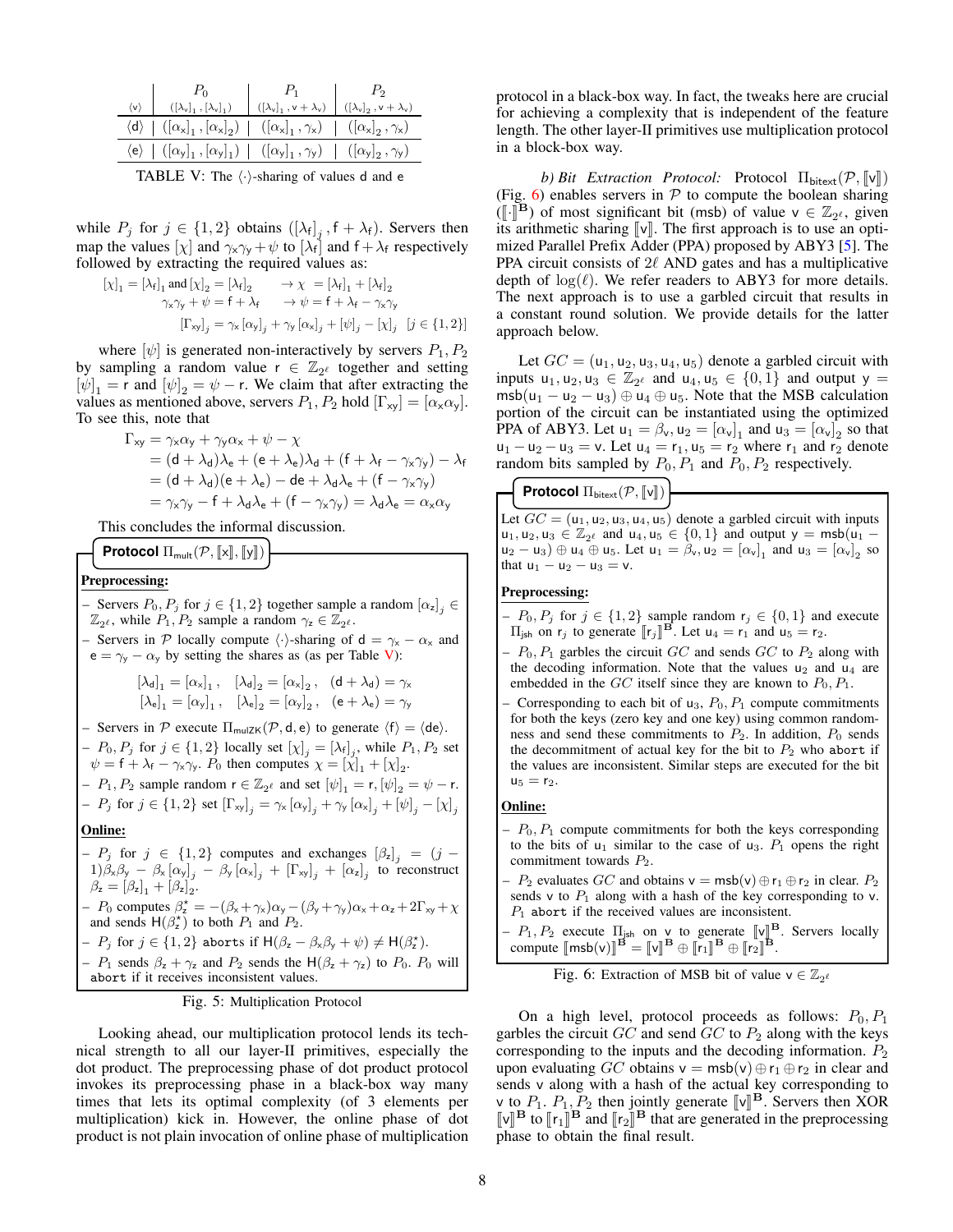*c) Bit2A:* Protocol  $\Pi_{\text{bit2A}}(\mathcal{P}, [\![\mathbf{b}]\!]^{\mathbf{B}})$  (Fig. [7\)](#page-8-0) enables<br>in  $\mathcal{P}$  to compute the arithmetic sharing of a single servers in  $P$  to compute the arithmetic sharing of a single bit b, given its  $\left[\cdot\right]^{\mathbf{B}}$ -sharing. We denote the value of bit b in the ring  $\mathbb{Z}_{\geq 0}$  as (b)<sup>A</sup>. Now observing that (b)<sup>A</sup>. b in the ring  $\mathbb{Z}_{2^e}^{\int_a^a a}$  as (b)<sup>A</sup>. Now observing that (b)<sup>A</sup> =  $(\beta_b \oplus \alpha_b)^{\mathbf{A}} = (\beta_b)^{\mathbf{A}} + (\alpha_b)^{\mathbf{A}} - 2(\beta_b)^{\mathbf{A}}(\alpha_b)^{\mathbf{A}}$ , we compute an arithmetic sharing of  $(\beta_b)^A$ ,  $(\alpha_b)^A$  and their product  $(\beta_{\rm b})^{\mathbf{A}}(\alpha_{\rm b})^{\mathbf{A}}$  to obtain arithmetic sharing of (b)<sup>A</sup>. To compute an arithmetic sharing of  $(\alpha_b)^A$ , we use  $(\alpha_b)^A = ([\alpha_b]_1 \oplus ...$  $[\alpha_b]_2)^{\mathbf{A}} = ([\alpha_b]_1)^{\mathbf{A}} + ([\alpha_b]_2)^{\mathbf{A}} - 2([\alpha_b]_1)^{\mathbf{A}} ([\alpha_b]_2)^{\mathbf{A}}$  and compute an arithmetic sharing of  $([\alpha_b]_1)^{\mathbf{A}}, (\overline{[\alpha_b]_2})^{\mathbf{A}}$  and their product  $([\alpha_b]_1)$ <sup>A</sup> $([\alpha_b]_2)$ <sup>A</sup> as follows.  $P_0, P_j$  for  $j \in \{1, 2\}$ execute  $\Pi_{\text{ish}}$  on  $((\alpha_b)_j)^{\mathbf{A}}$  to generate  $[\![([\alpha_b]_j)^{\mathbf{A}}]\!]$ . Servers then execute  $\Pi_{\text{mult}}$  on  $\left[ \left[ (\alpha_b)_1 \right]^{\mathbf{A}} \right]$  and  $\left[ \left[ (\alpha_b)_2 \right]^{\mathbf{A}} \right]$  to generate  $\left[ \left[ (\alpha_b]_2 \right]^{\mathbf{A}} \right]$  followed by locally computing the result  $\left[([\alpha_b]_1)^{\mathbf{A}}([\alpha_b]_2)^{\mathbf{A}}\right]$ , followed by locally computing the result.<br>The computation of  $\left[([\alpha_b]_1)^{\mathbf{A}}\right]$  follows similarly The computation of  $[(b)^A]$  follows similarly.

**Protocol**  $\Pi_{\text{bit2A}}(\mathcal{P}, \llbracket \textbf{b} \rrbracket^{\mathbf{B}})$ 

# Preprocessing:

- $-P_0, P_j$  for  $j \in \{1,2\}$  execute  $\Pi_{\mathsf{jsh}}$  on  $([\alpha_{\mathsf{b}}]_j)$ <sup>A</sup> to generate  $\llbracket (\left[\alpha_{\mathsf{b}}\right]_j)^{\mathbf{A}} \rrbracket.$
- Servers in  $P$  execute  $\Pi_{mult}(P,([\alpha_b]_1)^{\mathbf{A}},([\alpha_b]_2)^{\mathbf{A}})$  to generate  $\begin{bmatrix} \begin{bmatrix} 1 \end{bmatrix} \end{bmatrix}$  where  $\mathbf{u} = (\begin{bmatrix} \alpha_b \end{bmatrix}_1)^{\mathbf{A}} (\begin{bmatrix} \alpha_b \end{bmatrix}_2)^{\mathbf{A}}$ , followed by locally computing  $\begin{bmatrix} \begin{bmatrix} \alpha_c \\ \end{bmatrix} \end{bmatrix}$   $\mathbf{A}^{\mathbf{B}}$   $\begin{bmatrix} \begin{bmatrix} \begin{bmatrix} \alpha_c \\ \end{bmatrix} \end{bmatrix}$   $\mathbf{A}^{\mathbf{B}}$  $\overline{\mathbb{I}}(\alpha_{\mathsf{b}})^{\mathbf{A}} \mathbb{I} = \mathbb{I}([\alpha_{\mathsf{b}}]_1)^{\mathbf{A}} \mathbb{I} + \mathbb{I}([\alpha_{\mathsf{b}}]_2)^{\mathbf{A}} \mathbb{I} - 2\mathbb{I}[\mathsf{u}].$

 $-$  Servers in  $P$  execute the preprocessing phase of  $\Pi_{\text{mult}}(\mathcal{P}, (\beta_{\mathsf{b}})^{\mathbf{A}}, (\alpha_{\mathsf{b}})^{\mathbf{A}})$  where  $\mathsf{v} = (\beta_{\mathsf{b}})^{\mathbf{A}}(\alpha_{\mathsf{b}})^{\mathbf{A}}$ .

#### Online:

- $-P_1, P_2$  execute  $\Pi_{jsh}$  on  $(\beta_b)^{\mathbf{A}}$  to generate  $\left[\left(\beta_b\right)^{\mathbf{A}}\right]$ .
- Servers in P execute online phase of  $\Pi_{mult}(P, (\beta_b)^{\mathbf{A}}, (\alpha_b)^{\mathbf{A}})$ to generate  $[\![v]\!]$  where  $v = (\beta_b)^{\mathbf{A}} (\alpha_b)^{\mathbf{A}},$  followed by locally<br>computing  $[\![(h)^{\mathbf{A}}]\!] = [\![((\beta_h)^{\mathbf{A}}]\!] + [\![((\alpha_h)^{\mathbf{A}}]\!] = 2[\![v]\!]$ computing  $[(\tilde{b})^{\mathbf{A}}] = [(\beta_{\mathbf{b}})^{\mathbf{A}}] + [(\alpha_{\mathbf{b}})^{\mathbf{A}}] - 2[\mathbf{v}].$

<span id="page-8-0"></span>Fig. 7: Bit2A Protocol

# IV. BUILDING LAYER-II PRIMITIVES

Since ML algorithms involve operating over decimals, we use signed two's complement form [\[2\]](#page-13-1), [\[5\]](#page-13-19), [\[48\]](#page-13-29) over the ring  $\mathbb{Z}_{2^{\ell}}$  to represent the decimal numbers. Here, the most significant bit (msb) denotes the sign and the last  $d$  bits are reserved for the fractional part. We choose  $\ell = 64$  and  $d = 13$ , which leaves 50 bits for the integer part. The  $\ell$ -bit strings are treated as elements of  $\mathbb{Z}_{2^{\ell}}$ . A product of two numbers from this domain requires  $d$  to be 26 bits if we do not want to compromise on the accuracy. However, for training tasks which require many sequential multiplications, this might lead to an overflow. Hence, a method for truncation is required in order to cast the product result back in the aforementioned format. Also, typically ML algorithms perform multiplication in the form of dot product. We present below protocols for– (a) dot product, (b) truncation, (c) dot product with truncation, (d) secure comparison, and (e) non-linear activation functions.

*a) Dot Product:* Protocol Π<sub>dotp</sub> (Fig. [8\)](#page-8-1) enables servers in P to generate  $\llbracket \cdot \rrbracket$ -sharing of  $\vec{x} \odot \vec{y}$ , given the  $\llbracket \cdot \rrbracket$ -sharing of vectors  $\vec{x}$  and  $\vec{y}$ . By [.]-sharing of a vector  $\vec{x}$  of size n, we mean each element  $x_i \in \mathbb{Z}_{2\ell}$  of it, for  $i \in [n]$ , is  $[\cdot]\cdot]$ -<br>shared A naive solution is to view the problem as n instances shared. A naive solution is to view the problem as n instances of  $\Pi_{\text{mult}}$ , where the *i*<sup>th</sup> instance computes  $z_i = x_i \cdot y_i$ . The final result can then be obtained by locally adding the shares of  $z_i$  corresponding to all the instances. But this would require a communication that is linearly dependent on the size of the vectors (i.e. n). We make the communication of  $\Pi_{\text{dotp}}$  in the online phase independent of n as follows: Instead of reconstructing each  $\beta_{z_i}$  separately to compute  $\beta_z$  with  $z = \vec{x} \odot \vec{y}$ ,  $P_1, P_2$  locally compute  $[\beta_z] = [\beta_{z_1}] + ... + [\beta_{z_n}]$  and reconstruct  $β_z$ . Moreover, instead of sending  $β_{z_i}^*$  for each  $z_i = x_i \cdot y_i$ ,  $P_0$ can "combine" all the  $\beta_{z_i}^*$  values and send a single  $\beta_{z_i}^*$  to  $P_1, P_2$ for verification. In detail,  $P_0$  computes  $\beta_z^* = \sum_{i=1}^n \beta_{z_i}^*$  and sends a hash of the same to both  $P_1$  and  $P_2$ , who then can cross check with a hash of  $\beta_z - \sum_{i=1}^n (\beta_{x_i} \cdot \beta_{y_i} - \psi_i)$ .

**Protocol**  $\Pi_{\mathsf{dotp}}(\mathcal{P}, \{\llbracket \mathsf{x}_i \rrbracket, \llbracket \mathsf{y}_i \rrbracket\}_{i \in [n]})$ 

# Preprocessing:

| - Servers in P execute preprocessing phase of $\Pi_{mult}(P, x_i, y_i)$ for                                                                                                                                                |
|----------------------------------------------------------------------------------------------------------------------------------------------------------------------------------------------------------------------------|
| each pair $(x_i, y_i)$ where $i \in [n]$ and $z_i = x_i y_i$ . $P_0$ obtains $\chi_i$ ,                                                                                                                                    |
| while $P_j$ , for $j \in \{1,2\}$ , obtains $[\Gamma_{x_iy_i}]_j$ and $\psi_i$ .                                                                                                                                           |
| - $P_0$ computes $\chi = \sum_{i=1}^n \chi_i$ , $\Gamma_{xy} = \sum_{i=1}^n \Gamma_{x_i y_i}$ , while $P_j$ for<br>$j \in \{1, 2\}$ computes $[\Gamma_{xy}]_j = \sum_{i=1}^n [\Gamma_{xy_i}]_j$ , $\psi = \sum_i \psi_i$ . |
| $-P_0, P_j$ for $j \in \{1, 2\}$ compute $[\alpha_z]_j = \sum_{i=1}^n [\alpha_{z_i}]_j$ .                                                                                                                                  |
| <b>Online:</b>                                                                                                                                                                                                             |
| $-P_j$ for $j \in \{1,2\}$ computes $[\beta_z]_i = \sum_{i=1}^n ((j-1)\beta_{x_i}\beta_{y_i} -$                                                                                                                            |
| $\beta_{x_i} [\alpha_{y_i}]_j - \beta_{y_i} [\alpha_{x_i}]_j + [\Gamma_{xy}]_j + [\alpha_z]_j$ and mutually exchanges                                                                                                      |
| $[\beta_z]_i$ to reconstruct $\beta_z$ .                                                                                                                                                                                   |
| - $P_0$ computes $\beta_{z}^{*} = -\sum_{i=1}^{n} (\beta_{x_i} + \gamma_{x_i}) \alpha_{y_i} - \sum_{i=1}^{n} (\beta_{y_i} +$                                                                                               |

 $\gamma_{y_i}$ ) $\alpha_{x_i} + \alpha_z + 2\Gamma_{xy} + \chi$  and sends  $H(\beta_z^{\star})$  to  $P_1, P_2$ . -  $P_j$  for  $j \in \{1,2\}$  abort if  $H(\beta_z^{\star}) \neq H(\beta_z - \sum_{i=1}^n \beta_{x_i} \beta_{y_i} + \psi)$ . –  $P_1$  sends  $\beta_z + \gamma_z$  and  $P_2$  sends the  $H(\beta_z + \gamma_z)$  to  $P_0$ .  $P_0$  will abort if it receives inconsistent values.

<span id="page-8-1"></span>

*b) Truncation:* A truncation protocol enables the servers to compute  $\llbracket \vee^d \rrbracket$  from  $\llbracket \vee \rrbracket$ , where  $\vee^d$  denotes the truncated value of v (right-shifted value of v by d bit positions) truncated value of v (right-shifted value of v by  $d$  bit positions, where  $d$  is the number of bits allocated for the fractional part). SecureML [\[2\]](#page-13-1) proposed an efficient truncation method for 2 parties where the parties locally truncate their shares after every multiplication. ABY3 [\[5\]](#page-13-19) showed that this method fails when extended to 3-party, and proposed an alternative way using a shared truncated pair  $(\mathbf{r}, \mathbf{r}^d)$ , for a random r, to achieve truncation. Their method of truncating the shares of the product after evaluating a multiplication gate preserves the underlying truncated value with very high probability. We follow the technique of ABY3 and primarily differ in the way in which  $(r, r^d)$  is generated. With the random truncation pair  $(r, r<sup>d</sup>)$  and a value v to be truncated, both available in [[.]]-shared form the truncated v in [[.]]-shared format can be obtained by form, the truncated  $v$  in  $\lbrack \cdot \rbrack$ -shared format can be obtained by opening  $(v-r)$ , truncating it and then adding it to  $[[r^d]]$ . Below we present a protocol that prepares the random truncation pair we present a protocol that prepares the random truncation pair.

Protocol  $\Pi_{\text{trgen}}(\mathcal{P})$  (Fig. [9\)](#page-9-0) generates a pair ([r],  $\llbracket r^d \rrbracket$ ) for a hom r. Servers  $P_2$ ,  $P_1$  for  $i \in \{1, 2\}$  sample random value random r. Servers  $P_0, P_j$  for  $j \in \{1, 2\}$  sample random value  $R_j \in \mathbb{Z}_{2^{\ell}}$  followed by  $P_0$  locally truncating  $r = R_1 + R_2$ to obtain  $r^d$ . Note that  $r = 2^d r^d + r_d$  where  $r_d$  denotes the ring element that has last  $d$  bits of r in the last  $d$  positions and 0 elsewhere.  $P_0$  then generates  $[r^d]$  by executing the sharing protocol  $\Pi$ . To verify the correctness of sharing sharing protocol Πsh. To verify the correctness of sharing performed by  $P_0$ , servers  $P_1, P_2$  compute a [·]-sharing of  $\overline{a} = (r - 2^d r^d + r_d)$ , given  $([r], [r^d])$  and checks if  $a = 0$ . To optimize communication  $P_2$  sends a bash of his share  $H([a])$ optimize communication,  $P_1$  sends a hash of his share  $H([a]_1)$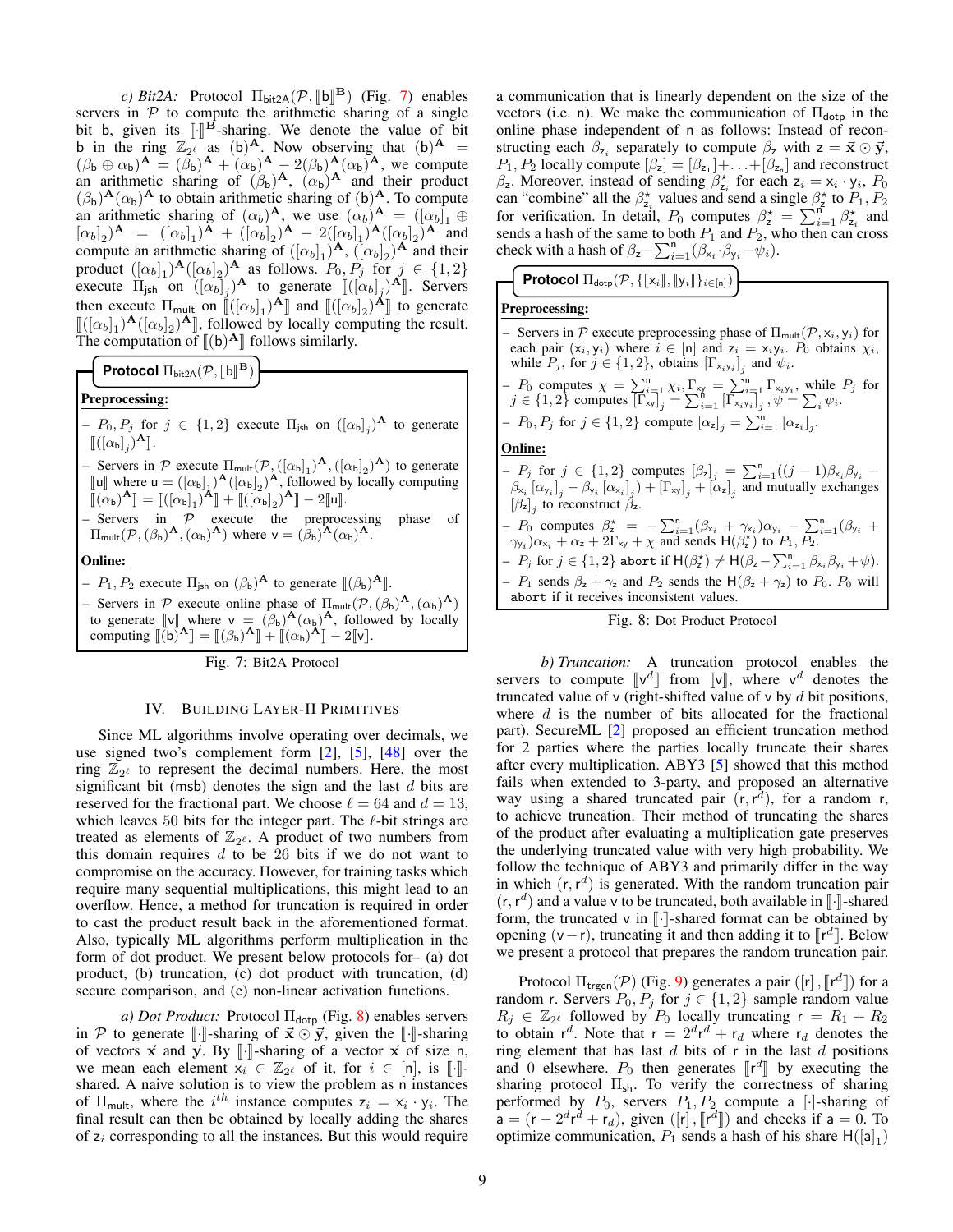to  $P_2$ , who aborts if the received hash value mismatches with  $H(-[a]_1).$ 

 $-P_0, P_j$  for  $j \in \{1,2\}$  sample random  $R_j \in \mathbb{Z}_{2^{\ell}}$ .  $P_0$  sets  $r =$  $R_1 + R_2$  while  $P_j$  sets  $[r]_j = R_j$ .  $P_j$  sets  $[r]_j$  as the ring element that has last d bits of  $r_j$  in the last d positions and 0 elsewhere. -  $P_0$  locally truncates r to obtain  $r^d$  and executes  $\Pi_{sh}(P_0, r^d)$  to generate  $\llbracket \mathbf{r}^d \rrbracket$ .  $P_1$  locally sets  $\lbrack \mathbf{r}^d \rbrack_1 = \beta_{\mathbf{r}^d} - [\alpha_{\mathbf{r}^d}]_1$ , while  $P_2$  sets  $\left[\mathbf{r}^d\right]_2 = -\left[\alpha_{\mathbf{r}^d}\right]_2.$ -  $P_1$  computes  $\mathsf{u} = [\mathsf{r}]_1 - 2^d [\mathsf{r}^d]_1 - [\mathsf{r}_d]_1$  and sends  $\mathsf{H}(\mathsf{u})$  to  $P_2$ . -  $P_2$  locally computes  $v = 2^d [r^d]_2 + [r_d]_2 - [r]_2$  and abort if  $H(u) \neq H(v)$ . **Protocol** Π<sub>trgen</sub> $(P)$ 

<span id="page-9-0"></span>Fig. 9: Generating Random Truncated Pair  $(r, r^d)$ 

To see the correctness, it suffices to show that  $u = v$  where  $\mathsf{u} = [\mathsf{r}]_1 - 2^d [\mathsf{r}^d]_1 - [\mathsf{r}_d]_1$  and  $\mathsf{v} = 2^d [\mathsf{r}^d]_2 + [\mathsf{r}_d]_2 - [\mathsf{r}]_2$ . We start from the observation that  $r = 2^d r^d + r_d$ .

$$
\mathbf{r} = 2^d \mathbf{r}^d + \mathbf{r}_d
$$

$$
[\mathbf{r}]_1 + [\mathbf{r}]_2 = 2^d([\mathbf{r}^d]_{P_1} + [\mathbf{r}^d]_{P_2}) + ([\mathbf{r}_d]_{P_1} + [\mathbf{r}_d]_{P_2})
$$

$$
[\mathbf{r}]_1 - 2^d [\mathbf{r}^d]_1 - [\mathbf{r}_d]_1 = 2^d [\mathbf{r}^d]_2 + [\mathbf{r}_d]_2 - [\mathbf{r}]_2
$$

$$
\mathbf{u} = \mathbf{v}
$$

 $\Pi_{\text{treen}}(\mathcal{P})$  can entirely be run in the preprocessing phase. Our dot product with truncation, presented below, will invoke it in the preprocessing phase.

*c) Dot Product with Truncation:* Protocol  $\Pi_{\text{dopt}}(\mathcal{P},$  $\{[[x_i]], [[y_i]]\}_{i\in[n]})$  (Fig. [10\)](#page-9-1) enables servers in P to generate  $[\cdot]$ sharing of truncated value of  $z = \vec{x} \odot \vec{y}$  denoted as  $z^d$ , given the  $\lbrack \cdot \rbrack$ -sharing of vectors  $\vec{x}$  and  $\vec{y}$ . To achieve the goal, we modify our dot product protocol  $\Pi_{\text{dot}}$  in a way that does not inflate the online cost. This is unlike ABY3, which requires an additional reconstruction in the online phase.

**Protocol**  $\Pi_{\mathsf{dotpt}}(\mathcal{P}, \{ \llbracket \mathsf{x}_i \rrbracket, \llbracket \mathsf{y}_i \rrbracket \}_{i \in [n]})$ 

# Preprocessing:

– Servers in  $P$  execute preprocessing phase of  $\Pi_{\text{dotp}}(\mathcal{P}, \{\llbracket \mathsf{x}_i \rrbracket, \llbracket \mathsf{y}_i \rrbracket\}_{i \in [n]}).$ 

– In parallel, servers execute  $\Pi_{\text{trgen}}(\mathcal{P})$  to generate the truncation pair ( $[r]$ ,  $[r^d]$ ). Moreover  $P_0$  obtains the value r in clear.

# Online:

- 
$$
P_j
$$
 for  $j \in \{1, 2\}$  computes  $[(z - r)]_j = [z]_j - [r]_j$  where  $[z]_j = [ \beta_z]_j - [\alpha_z]_j = \sum_{i=1}^n ((j-1)\beta_{x_i}\beta_{y_i} - \beta_{x_i} [\alpha_{y_i}]_j - \beta_{y_i} [\alpha_{x_i}]_j) +$   
\n $[\Gamma_{xy}]_j$ .  
\n-  $P_j$  for  $j \in \{1, 2\}$  mutually exchange  $[(z - r)]_j$  to reconstruct  
\n $(z - r)$ , followed by locally truncating it to obtain  $(z - r)^d$ .  
\n-  $P_1, P_2$  execute  $\Pi_{jsh}(P_1, P_2, (z - r)^d)$  to generate  $[[(z - r)^d]]$ .  
\n- *Severs in P* locally compute  $[[z] = [[(z - r)^d]] + [[r^d]]$   
\n-  $P_0$  computes  $\Psi = -\sum_{i=1}^n (\beta_{x_i} + \gamma_{x_i})\alpha_{y_i} - \sum_{i=1}^n (\beta_{y_i} + \gamma_{y_i})\alpha_{x_i} + \alpha_z + 2\Gamma_{xy} - r$ , sets  $(z - r)^* = \Psi + \chi$  and sends  
\n $H((z - r)^*)$  to both  $P_1$  and  $P_2$ .  
\n-  $P_j$  for  $j \in \{1, 2\}$  aborts if  $H((z - r) - \sum_{i=1}^n \beta_{x_i}\beta_{y_i} + \psi) \neq$   
\n $H((z - r)^*)$ .

<span id="page-9-1"></span>

In the preprocessing phase, along with the steps of  $\Pi_{\text{dotp}}$ , the servers execute  $\Pi_{\text{trgen}}$  to generate a truncation pair  $(r, r^d)$ . In the online phase, the servers  $P_1, P_2$  locally compute [ $\cdot$ ]sharing of  $(z - r)$  (instead of  $(\beta_z)$ ) where  $z = \vec{x} \odot \vec{y}$ . This is followed by  $P_1, P_2$  locally truncating  $(z - r)$  to obtain  $(z - r)^d$  and generating [.] sharing of the same by executing  $\Pi$  and generating  $\mathbb{R}$  sharing in  $\mathbb{R}$  and  $\mathbb{R}$  sharing  $\mathbb{R}$  sharing  $\mathbb{R}$  sharing  $\mathbb{R}$  sharing  $\mathbb{R}$  sharing  $\mathbb{R}$  sharing  $\mathbb{R$  $\Pi_{\text{jsh}}$  protocol. Finally, the servers locally compute  $\llbracket \cdot \rrbracket$ -sharing of z by adding the shares of  $(z - r)^d$  and  $[ [r^d] ]$ . To ensure the correctness of the computation, the steps of  $P_0$  are modified such that  $P_0$  will be computing  $(z - r)^{\frac{1}{\lambda}}$  instead of  $\beta_z^{\lambda}$ .

*d) Secure Comparison:* Given two values  $x, y \in \mathbb{Z}_{2^{\ell}}$  in  $\lceil \cdot \rceil$ -shared format, secure comparison allows parties to check whether  $x < y$  or not. In fixed-point arithmetic representation, this can be accomplished by checking the sign of  $v = x$ y, which is stored in its msb position. Towards this, servers locally compute  $\llbracket v \rrbracket = \llbracket x \rrbracket - \llbracket y \rrbracket$  followed by extracting the msb using protocol  $\Pi_{\text{bitext}}$  on  $\llbracket \nu \rrbracket$ . For the cases that demand the result in arithmetic sharing format, servers can apply the Bit2A protocol  $\Pi_{\text{bit2A}}$  on the outcome of  $\Pi_{\text{bitext}}$ .

*e) Activation Functions:* We consider two widely used activation functions– i) Rectified Linear Unit (ReLU) and ii) Sigmoid (Sig).

 $-$  *ReLU:* The ReLU function, defined as relu(v) =  $max(0, v)$  can be viewed as relu(v) =  $\overline{b} \cdot v$  where the bit  $b = 1$ if  $v < 0$  and 0 otherwise. Here  $\overline{b}$  denotes the complement of bit b. Protocol  $\Pi_{relu}(\mathcal{P}, \llbracket v \rrbracket)$  enables servers in  $\mathcal P$  to compute [|⋅]-sharing of relu(v) given the [[⋅]-sharing of  $v \in \mathbb{Z}_{2^{\ell}}$ .

For this, servers first execute the msb extraction protocol  $\Pi_{\text{bitext}}$  on v to obtain  $[\![\mathbf{b}]\!]^{\mathbf{B}}$ . Given  $[\![\mathbf{b}]\!]^{\mathbf{B}}$ , servers locally compute  $[\![\mathbf{b}]\!]^{\mathbf{B}}$  by setting  $\beta = 1 \oplus \beta$ . Servers then execute compute  $\llbracket \mathbf{\bar{b}} \rrbracket^{\mathbf{B}}$  by setting  $\beta_{\mathbf{\bar{b}}} = 1 \oplus \beta_{\mathbf{b}}$ . Servers then execute  $\mathbb{R}^3$  by concrete  $\llbracket \mathbf{\bar{b}} \rrbracket$ . Let us conversed  $\llbracket \mathbf{\bar{b}} \rrbracket$ Bit2A protocol  $\Pi_{\text{bit2A}}$  on  $\llbracket \overline{\mathbf{b}} \rrbracket^B$  to generate  $\llbracket \overline{\mathbf{b}} \rrbracket$ . Lastly, servers execute multiplication protocol  $\Pi_{\text{mult}}$  on b and v to generate  $\lbrack \cdot \rbrack$ -sharing of the result.

*– Sig:* We use the MPC-friendly version of the Sigmoid function  $[2]$ ,  $[5]$ ,  $[48]$ , which is defined as:

$$
\text{sig}(v) = \begin{cases} 0 & v < -\frac{1}{2} \\ v + \frac{1}{2} & -\frac{1}{2} \le v \le \frac{1}{2} \\ 1 & v > \frac{1}{2} \end{cases}
$$

Note that  $sig(v) = \overline{b_1}b_2(v + 1/2) + \overline{b_2}$ , where  $b_1 = 1$  if  $v + 1/2 < 0$  and  $b_2 = 1$  if  $v - 1/2 < 0$ . Protocol  $\Pi_{\text{sig}}(\mathcal{P}, \llbracket v \rrbracket)$ is similar to that of  $\Pi_{\text{relu}}$  and therefore we omit the details.

#### V. BUILDING PPML AND BENCHMARKING

We consider three widely used ML algorithms for our benchmarking and compare with their closest competitors– i) Linear Regression (training and inference), ii) Logistic Regression (training and inference) and iii) Neural Networks (inference). Training for NN requires conversions to and from Garbled Circuits (for tackling some functions) which are not considered in this work. To obtain fairness in our protocols, the final outcome is reconstructed via fair reconstruction protocol  $\Pi_{\text{free}}(\mathcal{P}, \llbracket \mathbf{v} \rrbracket)$  (Fig. [20\)](#page-16-0). In addition to the above, we also benchmark the dot product protocol separately as it is a major building block for PPML. We start with the experimental setup.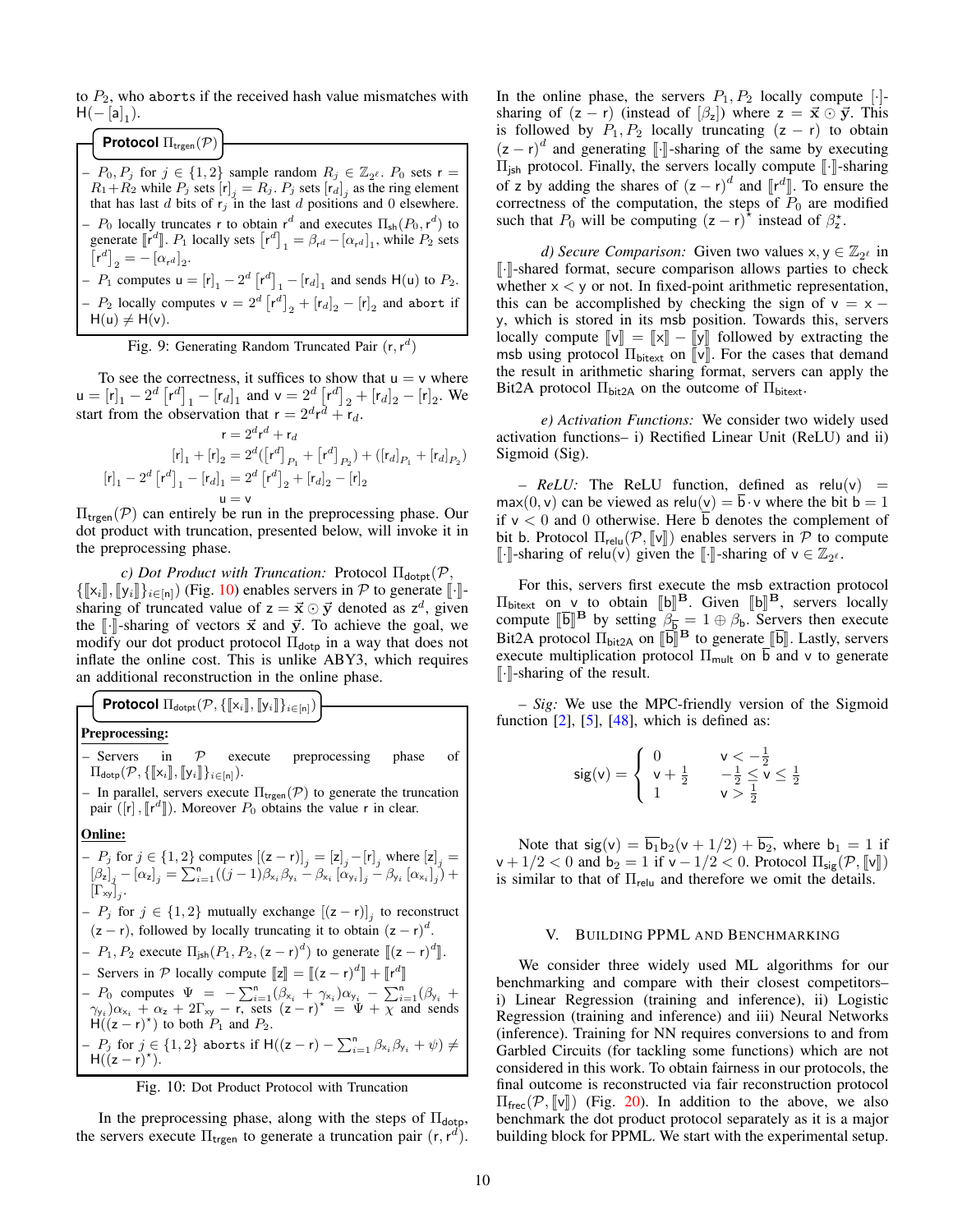*a) Benchmarking Environment:* We use a 64-bit ring  $(\mathbb{Z}_{2^{64}})$ . The benchmarking is performed over a WAN of 75Mbps bandwidth. The WAN was instantiated using n1- standard-8 instances of Google Cloud<sup>[2](#page-10-0)</sup> with machines located in East Australia  $(P_0)$ , South Asia  $(P_1)$  and South East Asia  $(P_2)$ . The machines are equipped with 2.3 GHz Intel Xeon E5 v3 (Haswell) processors supporting hyper-threading, with 8 vCPUs, and 30 GB of RAM Memory. The average roundtrip time (rtt) was taken as the time for communicating 1 KB of data between a pair of parties. The rtt values for the pairs  $P_0-P_1$ ,  $P_0-P_2$  and  $P_1-P_2$  are 152.3ms, 60.19ms and 92.63ms respectively.

*b) Software Details:* We implement our protocols using the publicly available ENCRYPTO library  $[50]$  in C++17. We implemented the code of ABY3 [\[5\]](#page-13-19) and ASTRA [\[48\]](#page-13-29) in our environment since they were not publicly available. The collision-resistant hash function was instantiated using SHA-256. We have used multi-threading and our machines were capable of handling a total of 32 threads. Each experiment is run for 20 times and the average values are reported.

*c) Benchmarking Parameter:* We use *throughput* (TP) as the benchmarking parameter following ABY3 [\[5\]](#page-13-19) and ASTRA [\[48\]](#page-13-29) as it would help to analyse the effect of improved communication and round complexity in a single shot. Here TP denotes the number of operations ("iterations" for the case of training and "queries" for the case of inference) that can be performed in unit time. We consider minute as the unit time since most of our protocols over WAN requires more than a second to complete. To analyse the performance of our protocols under various bandwidth settings, we report the performance under the following bandwidths: 25 Mbps, 50Mbps and, 75Mbps.

We defer the comparison with ASTRA to §[D-B1.](#page-16-1) The benchmarking for the LAN setting is provided in the full version of the paper [\[49\]](#page-13-32).

# *A. Dot Product*

Here the throughput is computed as the number of dot products performed per minute (#dotp/min) and the same is computed for both preprocessing and online phases separately.

<span id="page-10-1"></span>

Fig. 11: Throughput (TP) Comparison of ABY3 and BLAZE over varying Bandwidths

For the preprocessing phase, we plot the throughput of the dot product protocol of BLAZE (Fig. [11a\)](#page-10-1) and ABY3 over vectors of length ranging from 100 to 1000. We note at least a gain of  $4\times$ , which is a consequence of  $4\times$  improvement in communication, over ABY3. An interesting observation to be made here is that our protocol, over the bandwidth of 25Mbps, gives better throughput when compared to ABY3 even over a higher bandwidth of 75Mbps.

For the online phase (Fig. [11b\)](#page-10-1), we plot the gain over ABY3 in terms of throughput. We observe an appreciable gain in throughput which is a direct corollary of the communication cost our protocol being independent of the vector size. Concretely, for a bandwidth of 50 Mbps, our gain ranges from  $64\times$  to  $580\times$ . Note that, with an increase in bandwidth there is a drop in the gain. This is because even at a bandwidth of 25 Mbps the maximum attainable throughput cannot be handled by our processors. For a bandwidth of 8 Mbps, the maximum attainable throughput is within our processing capacity, where we observe throughput gain ranging from  $400 \times$  to  $3600 \times$ . This showcases the practicality of our constructions over low-end networks.

In the preprocessing phase, over all the bandwidths under consideration, the maximum attainable throughput lies well within the processing capacity of our machines. Consequentially, we do not observe a drop in the throughput gain with increasing bandwidth, as is seen in the online phase. This is the reason why we choose to plot the actual throughput values instead of the gain in the case of the preprocessing phase. On increasing the processing capacity we expect a consistent gain in online throughput with increasing bandwidth.

# *B. ML Training*

In this section, we explore the training phase of Linear Regression and Logistic Regression algorithms. The training phase can be divided into two stages– (i) a *forward propagation* phase, where the model computes the output given the input; (ii) a *backward propagation* phase, where the model parameters are adjusted according to the difference in the computed output and the actual output. For our benchmarking, we define one *iteration* in the training phase as one forward propagation followed by a backward propagation. Our performance improvement over ABY3 is reported in terms of the number of iterations over feature size varying from 100 to 1000, and a batch size of  $B \in \{128, 256, 512\}$ . Batching [\[2\]](#page-13-1),  $[5]$  is a common optimization where *n* samples are divided into batches of size B and a combined update function is applied to the weight vectors. In order to analyse the performance over a wide range of features and batch sizes, we choose to benchmark over synthetic datasets following ABY3 [\[5\]](#page-13-19).

*a)* Linear Regression: In Linear Regression, one iteration comprises of updating the weight vector  $\vec{w}$  using the gradient descent algorithm (GD). It is updated according to the following function:

$$
\vec{\mathbf{w}} = \vec{\mathbf{w}} - \frac{\alpha}{B} \mathbf{X}_i^T \circ ((\mathbf{X}_i \circ \vec{\mathbf{w}}) - \mathbf{Y}_i)
$$

where  $\alpha$  denotes the learning rate and  $X_i$  denotes a subset of batch size B, randomly selected from the entire dataset in the ith iteration. The forward propagation involves computing  $X_i \circ \vec{w}$ , while the backward propagation consists of updating the weight vector. The update function requires computation of a series of matrix multiplications, which can be achieved

<span id="page-10-0"></span><sup>2</sup>https://cloud.google.com/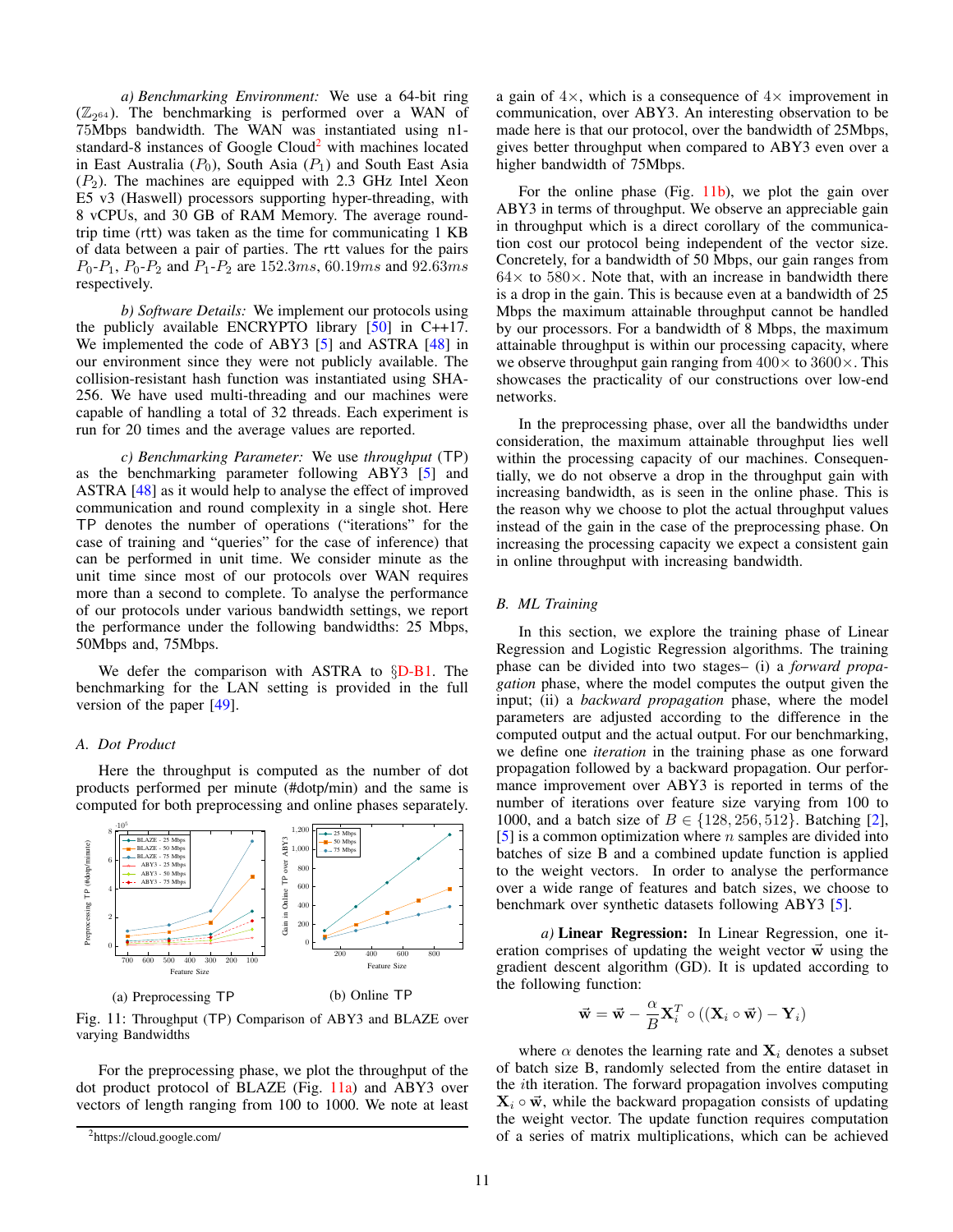<span id="page-11-0"></span>

Fig. 12: Throughput (TP) Comparison of ABY3 and BLAZE for ML Training

using dot product protocols. The update function, as mentioned earlier, can be computed entirely using  $\lbrack \cdot \rbrack$  shares as:

$$
[\![\vec{\mathbf{w}}]\!] = [\![\vec{\mathbf{w}}]\!] - \frac{\alpha}{B}[\![\mathbf{X}_j^T]\!] \circ (([\![\mathbf{X}_j]\!] \circ [\![\vec{\mathbf{w}}]\!] ) - [\![\mathbf{Y}_j]\!])
$$

The operations of subtraction as well as multiplication by a public constant can be performed locally.

We compare the throughput for Linear Regression in Fig. [12.](#page-11-0) Fig. [12a](#page-11-0) depicts throughput in the preprocessing phase, and Fig. [12b](#page-11-0) illustrates the online throughput gain over ABY3. Since Linear Regression primarily involves computing multiple dot products, the underlying efficient dot product protocol improves the performance drastically. As a result, in the preprocessing phase, we observe a gain of  $4\times$  and, in the online phase, performance gain for a batch size of 128 ranges from  $9.2 \times$  to  $83.4 \times$ . The performance gain in the online phase increases significantly for larger batch sizes and goes all the way up to  $333 \times$  for a batch size of 512.

<span id="page-11-1"></span>

| Algorithm              | Ref.                 | Preprocessing   |              | Online           |                |  |
|------------------------|----------------------|-----------------|--------------|------------------|----------------|--|
|                        |                      | <b>TP</b>       | Gain         | ТP               | Gain           |  |
| Linear<br>Regression   | ABY3<br><b>BLAZE</b> | 61.02<br>244.74 | $4.01\times$ | 30.61<br>4449.55 | $145.35\times$ |  |
| Logistic<br>Regression | ABY3<br><b>BLAZE</b> | 60.71<br>173.36 | $2.86\times$ | 60.99<br>1830.26 | $30.01\times$  |  |

TABLE VI: Throughput (TP) for ML Training for a batch size B-128 and feature size n-784

*b)* Logistic Regression: The training in Logistic Regression, is similar to the case of Linear Regression, with an additional application of sigmoid activation function over  $X_i \circ \vec{w}$  in the forward propagation. Precisely, the update function for  $\vec{w}$  is as follows:

$$
\vec{\mathbf{w}} = \vec{\mathbf{w}} - \frac{\alpha}{B} \mathbf{X}_i^T \circ (\text{sig}(\mathbf{X}_i \circ \vec{\mathbf{w}}) - \mathbf{Y}_i)
$$

The performance of the training phase in Logistic Regression is analysed in Fig. [12.](#page-11-0) The throughput in the preprocessing phase is depicted in Fig. [12c,](#page-11-0) while Fig. [12d](#page-11-0) showcases the online throughput gains. The improvements seen in Linear Regression are carried over to this case as well. An overall drop in the throughput is observed both in the preprocessing as well as in the online phase because of the overhead caused by the sigmoid activation function. In the preprocessing phase, our protocol for the largest batch size under consideration outperforms that of ABY3 over the smallest batch size. In the online phase, improvements range from  $3.93\times$  to  $34.43\times$ for the batch size of 128, compared to ABY3. The primary reason for this gain is our efficient method for msb extraction, which requires 2 rounds in the online phase, as opposed to  $1 + \log \ell$  rounds of communication in ABY3. Similar to Linear Regression, an increase in the online throughput gain can be observed for larger batch sizes.

Table [VI](#page-11-1) provides concrete details for the training phase of Linear Regression and Logistic Regression algorithms over a batch size of 128 and a feature size of 784. More details are provided in §[D.](#page-16-2)

*c) Comparison over varying Bandwidths:* Here, we analyse the performance of the training algorithms in the online phase over varying bandwidths. In Fig. [13a,](#page-11-2) we plot the gain in online throughput of Our protocol over ABY3 for the Linear Regression algorithm for the bandwidths– 25Mbps, 50Mbps, and 75Mbps. We observe that the improvement in communication cost is even more conspicuous for lower bandwidth. The gain over the bandwidth of 75Mbps ranges from  $6.18\times$  to  $55.62\times$  over various feature sizes, while over a bandwidth of 25Mbps it ranges from  $18.54\times$  to  $166.86\times$ . This shows the practicality of our protocol over low bandwidths.

<span id="page-11-2"></span>

Fig. 13: Online Throughput (TP) Comparison of ABY3 and BLAZE over varying Bandwidths

A similar trend is observed for the case of Logistic Regression and the plot is presented in Fig. [13b.](#page-11-2) For a bandwidth of 75Mbps, the gain in online throughput ranges from  $2.78\times$  to  $22.95\times$ , while for 25Mbps, the range is from 6.11 to 51.21.

# *C. ML Inference*

In this section, we benchmark the inference phase of Linear Regression, Logistic Regression, and NN. For inference, the benchmarking parameter is the number of queries processed per minute (#queries/min). While the details for the online phase are presented here, we defer the details for the preprocessing phase to §[D-B.](#page-16-3) Like ABY3 and SecureML [\[2\]](#page-13-1), our method for truncation introduces a bit-error at the least significant bit position. The accuracy of the prediction itself ranges from 93.2% for linear regression to 97.8% for NN.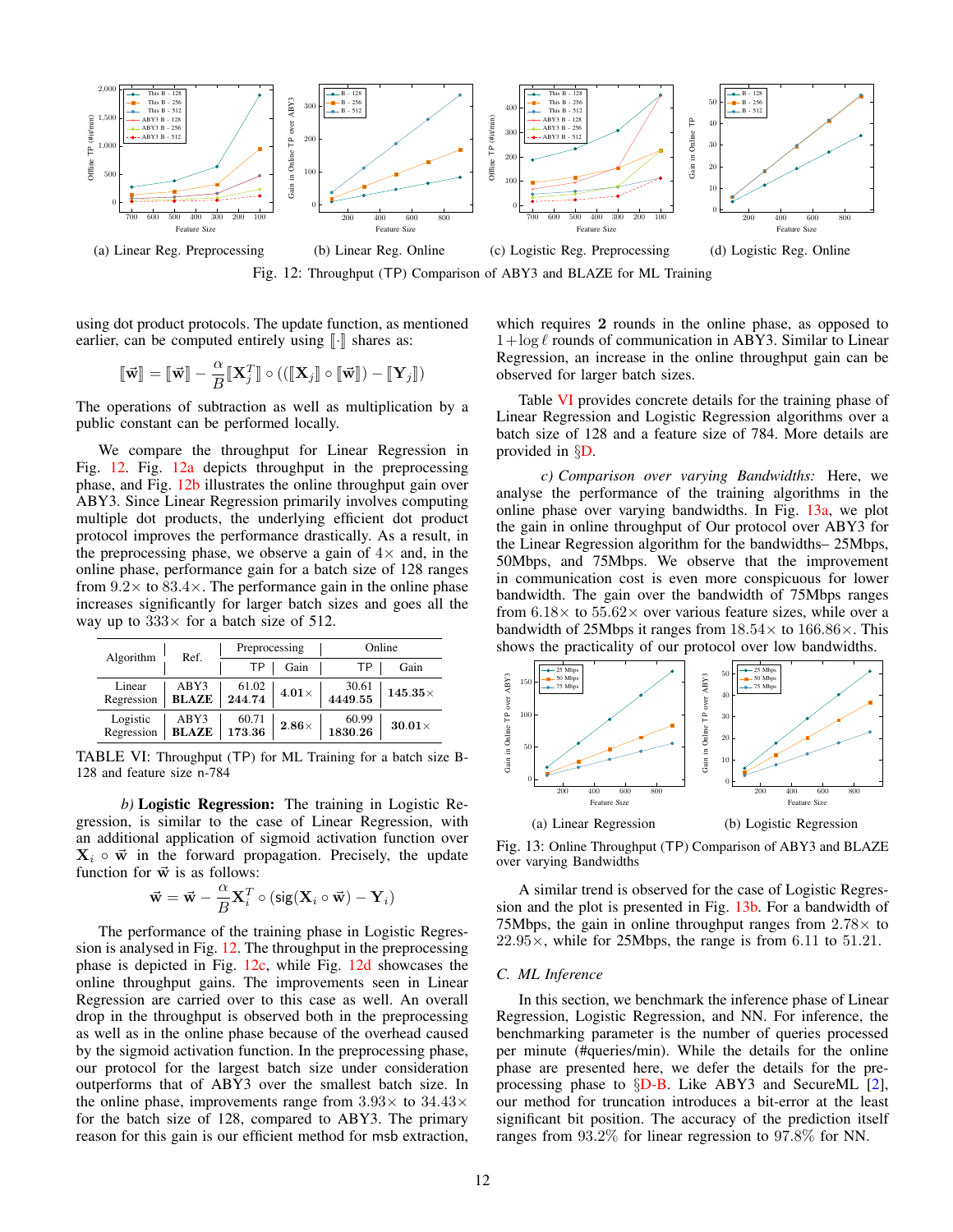*a) Linear Regression and Logistic Regression:* Inference in the case of Linear Regression and Logistic Regression can be viewed as a single pass of the forward propagation phase. Below we provide the benchmarking for the same over the protocols of ABY3.



Fig. 14: Online Throughput (TP) Comparison of ABY3 and BLAZE for Linear Regression and Logistic Regression Inference

For Linear Regression, we observe that the gain in online throughput over ABY3 ranging from  $14\times$  to  $216\times$  across different bandwidths. The respective gain for Logistic Regression ranges from  $3 \times$  to  $27 \times$ .

In ASTRA, the inference phase of Linear and Logistic Regression are optimized further. For instance, the output of Logistic Regression is the boolean sharing of a single bit. Hence, we benchmarked our protocol with the optimizations of ASTRA and the benchmarking appears in §[D-B1.](#page-16-1)

<span id="page-12-0"></span>

Fig. 15: Comparison of Online Throughput (TP) of BLAZE and ABY3 for Neural Network Inference

*b) Neural Networks:* Here we consider a NN with two hidden layers, each having 128 nodes followed by an output layer of 10 nodes. The activation function ReLU (relu) is applied after the evaluation of each layer. For a bandwidth of 25Mbps, our protocol could process the online phase of 16, 866 queries in a minute and the throughput goes all the way up to 50, 602 queries/min for a bandwidth of 75Mbps. ABY3, on the other hand, can process 70 and 210 queries/min for 25Mbps and 75Mbps, respectively.

Fig. [15](#page-12-0) plots the gain in online throughput of BLAZE over ABY3 for varying feature sizes. Unlike Linear Regression and Logistic Regression, the gain is not dropped with the increase in bandwidth. This is because of the huge communication incurred for NN which makes the maximum attainable throughput within our processing capacity.

Table [VII](#page-12-1) provides concrete details for the inference phase of the aforementioned algorithms for feature size of 784.

<span id="page-12-1"></span>

| Algorithm                 | Ref.                 | Preprocessing      |              | Online             |                |  |
|---------------------------|----------------------|--------------------|--------------|--------------------|----------------|--|
|                           |                      | TP $(\times 10^3)$ | Gain         | TP $(\times 10^3)$ | Gain           |  |
| Linear<br>Regression      | ABY3<br><b>BLAZE</b> | 15.57<br>62.61     | $4.02\times$ | 15.67<br>2660.53   | $169.75\times$ |  |
| Logistic<br>Regression    | ABY3<br><b>BLAZE</b> | 15.41<br>62.13     | $4.03\times$ | 15.55<br>366.68    | $23.57\times$  |  |
| Neural<br><b>Networks</b> | ABY3<br><b>BLAZE</b> | 0.10<br>0.41       | $4.01\times$ | 0.14<br>33.74      | $245.74\times$ |  |

TABLE VII: Throughput (TP) for ML Inference for a feature size of n-784

*1) ML Inference on Real World Datasets:* Here we benchmark the online phase of ML inference of all the three algorithms over real-world datasets (Table [IX\)](#page-12-2). The datasets are obtained from UCI Machine Learning Repository [\[51\]](#page-13-34) and the details are provided in Table [VIII.](#page-12-3)

<span id="page-12-3"></span>

| Algorithm                 | Dataset                                                        | #features | #samples |
|---------------------------|----------------------------------------------------------------|-----------|----------|
| Linear<br>Regression      | <b>Superconductivity Critical</b><br>Temperature Data Set [52] | 81        | 21263    |
| Logistic<br>Regression    | <b>FMA</b> Music Analysis<br>Dataset [53]                      | 518       | 106574   |
| Neural<br><b>Networks</b> | <b>Parkinson</b> Disease<br>Classification Dataset [54]        | 754       | 754      |

TABLE VIII: Real World Datasets used for ML Inference

In Table [IX,](#page-12-2) we observe that the online throughput of our protocols for the case of Linear Regression and Logistic Regression is not increasing with the increase in bandwidth. This can be justified as the processing capacity becomes the bottleneck and prevents our protocols from reaching the maximum attainable throughput even for a bandwidth of 25Mbps. This can be prevented by introducing more computing power to the environment.

<span id="page-12-2"></span>

| Bandwidth | Linear Regression<br>(Superconductivity) |         | Logistic Regression<br>(FMA) |              | Neural Networks<br>(Parkinson) |              |
|-----------|------------------------------------------|---------|------------------------------|--------------|--------------------------------|--------------|
|           | ABY3                                     | BLAZE   | ABY3                         | <b>BLAZE</b> | ABY3                           | <b>BLAZE</b> |
| 25 Mbps   | 75852                                    | 2660532 | 11725                        | 183339       | 70                             | 16867        |
| 50 Mbps   | 151704                                   | 2660532 | 23450                        | 366678       | 140                            | 33735        |
| 75 Mbps   | 227556                                   | 2660532 | 35175                        | 550017       | 210                            | 50603        |

TABLE IX: Comparison of Online TP of ABY3 and BLAZE for Inference over Real World Datasets (Datasets are given in Brackets). Values are given in #queries/min.

#### VI. CONCLUSION

In this work, we presented a blazing fast framework, BLAZE, for PPML. Our framework, designed for three servers tolerating at most one malicious corruption, works seamlessly over a ring  $\mathbb{Z}_{2^{\ell}}$ . Cast in the preprocessing model, our constructs outperform the state-of-the-art solutions by several orders of magnitude both in the round and communication complexity. We showcased the application of our framework in Linear Regression, Logistic Regression, and Neural Networks. We leave open the problem of extending our framework to support training of Neural Networks. Another interesting line of work is to explore the potential of Trusted Execution Environments (TEE) [\[4\]](#page-13-13) in improving the overall efficiency of the framework.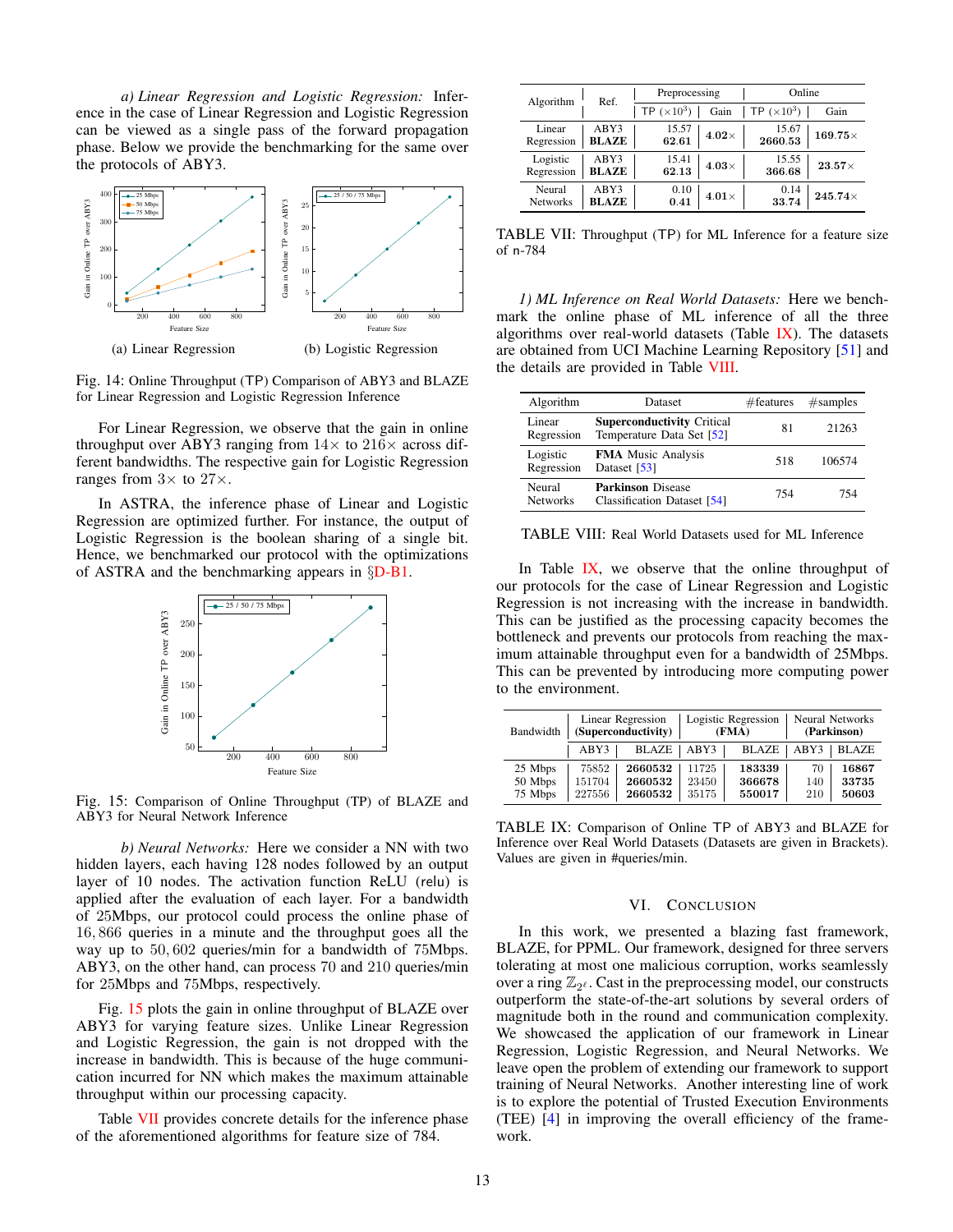#### **REFERENCES**

- <span id="page-13-0"></span>[1] A. Madani, R. Arnaout, M. R. K. Mofrad, and R. Arnaout, "Fast and accurate classification of echocardiograms using deep learning," *npj Digital Medicine*, 2018.
- <span id="page-13-1"></span>[2] P. Mohassel and Y. Zhang, "Secureml: A system for scalable privacypreserving machine learning," in *IEEE S&P*, 2017, pp. 19–38.
- [3] E. Makri, D. Rotaru, N. P. Smart, and F. Vercauteren, "EPIC: efficient private image classification (or: Learning from the masters)," in *CT-RSA*, 2019, pp. 473–492.
- <span id="page-13-13"></span>[4] M. S. Riazi, C. Weinert, O. Tkachenko, E. M. Songhori, T. Schneider, and F. Koushanfar, "Chameleon: A hybrid secure computation framework for machine learning applications," in *AsiaCCS*, 2018, pp. 707– 721.
- <span id="page-13-19"></span>[5] P. Mohassel and P. Rindal, "ABY<sup>3</sup>: A mixed protocol framework for machine learning," in *ACM CCS*, 2018, pp. 35–52.
- <span id="page-13-2"></span>[6] S. Wagh, D. Gupta, and N. Chandran, "Securenn: 3-party secure computation for neural network training," *PoPETs*, pp. 26–49, 2019.
- <span id="page-13-3"></span>[7] T. Araki, J. Furukawa, Y. Lindell, A. Nof, and K. Ohara, "Highthroughput semi-honest secure three-party computation with an honest majority," in *ACM CCS*, 2016, pp. 805–817.
- <span id="page-13-30"></span>[8] J. Furukawa, Y. Lindell, A. Nof, and O. Weinstein, "High-throughput secure three-party computation for malicious adversaries and an honest majority," in *EUROCRYPT*, 2017, pp. 225–255.
- <span id="page-13-31"></span>[9] T. Araki, A. Barak, J. Furukawa, T. Lichter, Y. Lindell, A. Nof, K. Ohara, A. Watzman, and O. Weinstein, "Optimized honest-majority MPC for malicious adversaries - breaking the 1 billion-gate per second barrier," in *IEEE S&P*, 2017, pp. 843–862.
- [10] Y. Lindell and A. Nof, "A framework for constructing fast MPC over arithmetic circuits with malicious adversaries and an honest-majority," in *ACM CCS*, 2017, pp. 259–276.
- [11] K. Chida, D. Genkin, K. Hamada, D. Ikarashi, R. Kikuchi, Y. Lindell, and A. Nof, "Fast large-scale honest-majority MPC for malicious adversaries," in *CRYPTO*, 2018, pp. 34–64.
- <span id="page-13-7"></span>[12] P. Mohassel, M. Rosulek, and Y. Zhang, "Fast and secure three-party computation: The garbled circuit approach," in *ACM CCS*, 2015, pp. 591–602.
- [13] Y. Ishai, R. Kumaresan, E. Kushilevitz, and A. Paskin-Cherniavsky, "Secure computation with minimal interaction, revisited," in *CRYPTO*, 2015, pp. 359–378.
- [14] A. Patra and D. Ravi, "On the exact round complexity of secure threeparty computation," in *CRYPTO*, 2018, pp. 425–458.
- [15] M. Byali, A. Joseph, A. Patra, and D. Ravi, "Fast secure computation for small population over the internet," in *ACM CCS*, 2018, pp. 677– 694.
- [16] P. S. Nordholt and M. Veeningen, "Minimising communication in honest-majority MPC by batchwise multiplication verification," in *ACNS*, 2018, pp. 321–339.
- <span id="page-13-4"></span>[17] D. Boneh, E. Boyle, H. Corrigan-Gibbs, N. Gilboa, and Y. Ishai, "Zero-knowledge proofs on secret-shared data via fully linear pcps," in *CRYPTO*, 2019, pp. 67–97.
- <span id="page-13-5"></span>[18] D. Bogdanov, R. Talviste, and J. Willemson, "Deploying secure multiparty computation for financial data analysis - (short paper)," in *FC*, 2012, pp. 57–64.
- <span id="page-13-6"></span>[19] J. Launchbury, D. Archer, T. DuBuisson, and E. Mertens, "Applicationscale secure multiparty computation," in *ESOP*, 2014, pp. 8–26.
- <span id="page-13-8"></span>[20] D. Bogdanov, L. Kamm, B. Kubo, R. Rebane, V. Sokk, and R. Talviste, "Students and taxes: a privacy-preserving social study using secure computation," *PoPETs*, pp. 117–135, 2016.
- <span id="page-13-9"></span>[21] D. Bogdanov, S. Laur, and J. Willemson, "Sharemind: A framework for fast privacy-preserving computations," in *ESORICS*, 2008, pp. 192–206.
- <span id="page-13-10"></span>[22] M. Geisler, "Viff: Virtual ideal functionality framework," 2007.
- <span id="page-13-11"></span>[23] D. Beaver, "Efficient multiparty protocols using circuit randomization," in *CRYPTO*, 1991, pp. 420–432.
- [24] ——, "Precomputing oblivious transfer," in *CRYPTO*, 1995, pp. 97– 109.
- [25] Z. Beerliová-Trubíniová and M. Hirt, "Efficient multi-party computation with dispute control," in *TCC*, 2006, pp. 305–328.
- [26] ——, "Perfectly-secure MPC with linear communication complexity," in *TCC*, 2008, pp. 213–230.
- [27] E. Ben-Sasson, S. Fehr, and R. Ostrovsky, "Near-linear unconditionallysecure multiparty computation with a dishonest minority," in *CRYPTO*, 2012, pp. 663–680.
- <span id="page-13-12"></span>[28] A. Choudhury and A. Patra, "An efficient framework for unconditionally secure multiparty computation," *IEEE Trans. Information Theory*, vol. 63, no. 1, pp. 428–468, 2017.
- <span id="page-13-14"></span>[29] I. Damgård, V. Pastro, N. P. Smart, and S. Zakarias, "Multiparty computation from somewhat homomorphic encryption," in *CRYPTO*, 2012, pp. 643–662.
- [30] I. Damgård, M. Keller, E. Larraia, V. Pastro, P. Scholl, and N. P. Smart, "Practical covertly secure MPC for dishonest majority - or: Breaking the SPDZ limits," in *ESORICS*, 2013, pp. 1–18.
- [31] M. Keller, P. Scholl, and N. P. Smart, "An architecture for practical actively secure MPC with dishonest majority," in *ACM CCS*, 2013, pp. 549–560.
- [32] M. Keller, E. Orsini, and P. Scholl, "MASCOT: faster malicious arithmetic secure computation with oblivious transfer," in *ACM CCS*, 2016, pp. 830–842.
- C. Baum, I. Damgård, T. Toft, and R. W. Zakarias, "Better preprocessing for secure multiparty computation," in *ACNS*, 2016, pp. 327–345.
- <span id="page-13-16"></span>[34] I. Damgård, C. Orlandi, and M. Simkin, "Yet another compiler for active security or: Efficient MPC over arbitrary rings," in *CRYPTO*, 2018, pp. 799–829.
- [35] R. Cramer, I. Damgård, D. Escudero, P. Scholl, and C. Xing, "SPD $\mathbb{Z}_{2^k}$ : Efficient MPC mod  $2^k$  for Dishonest Majority," in *CRYPTO*, 2018, pp. 769–798.
- <span id="page-13-15"></span>[36] M. Keller, V. Pastro, and D. Rotaru, "Overdrive: Making SPDZ great again," in *EUROCRYPT*, 2018, pp. 158–189.
- <span id="page-13-17"></span>[37] R. Cramer, S. Fehr, Y. Ishai, and E. Kushilevitz, "Efficient multi-party computation over rings," in *EUROCRYPT*, 2003, pp. 596–613.
- <span id="page-13-20"></span>[38] D. Demmler, T. Schneider, and M. Zohner, "ABY - A framework for efficient mixed-protocol secure two-party computation," in *NDSS*, 2015.
- <span id="page-13-18"></span>[39] I. Damgård, D. Escudero, T. K. Frederiksen, M. Keller, P. Scholl, and N. Volgushev, "New primitives for actively-secure MPC over rings with applications to private machine learning," *IEEE S&P*, pp. 1102–1120, 2019.
- <span id="page-13-21"></span>[40] Y. Lindell and B. Pinkas, "Privacy preserving data mining," in *CRYPTO*, 2000, pp. 36–54.
- <span id="page-13-22"></span>[41] W. Du and M. J. Atallah, "Privacy-preserving cooperative scientific computations," in *IEEE (CSFW-14*, 2001, pp. 273–294.
- <span id="page-13-23"></span>[42] A. P. Sanil, A. F. Karr, X. Lin, and J. P. Reiter, "Privacy preserving regression modelling via distributed computation," in *ACM SIGKDD*, 2004, pp. 677–682.
- <span id="page-13-24"></span>[43] G. Jagannathan and R. N. Wright, "Privacy-preserving distributed kmeans clustering over arbitrarily partitioned data," in *ACM SIGKDD*, 2005, pp. 593–599.
- <span id="page-13-25"></span>[44] P. Bunn and R. Ostrovsky, "Secure two-party k-means clustering," in *ACM CCS*, 2007, pp. 486–497.
- <span id="page-13-26"></span>[45] H. Yu, J. Vaidya, and X. Jiang, "Privacy-preserving SVM classification on vertically partitioned data," in *PAKDD*, 2006, pp. 647–656.
- <span id="page-13-27"></span>[46] J. Vaidya, H. Yu, and X. Jiang, "Privacy-preserving SVM classification," *Knowl. Inf. Syst.*, pp. 161–178, 2008.
- <span id="page-13-28"></span>[47] A. B. Slavkovic, Y. Nardi, and M. M. Tibbits, "Secure logistic regression of horizontally and vertically partitioned distributed databases," in *ICDM*, 2007, pp. 723–728.
- <span id="page-13-29"></span>[48] H. Chaudhari, A. Choudhury, A. Patra, and A. Suresh, "ASTRA: Highthroughput 3PC over Rings with Application to Secure Prediction," in *ACM CCSW*, 2019, pp. 81–92.
- <span id="page-13-32"></span>[49] A. Patra and A. Suresh, "BLAZE: Blazing Fast Privacy-Preserving Machine Learning," *IACR Cryptology ePrint Archive*, 2020. [Online]. Available: <https://eprint.iacr.org/2020/042>
- <span id="page-13-33"></span>[50] E. G. at TU Darmstadt, "ENCRYPTO Utils," [https://github.com/](https://github.com/encryptogroup/ENCRYPTO_utils) [encryptogroup/ENCRYPTO](https://github.com/encryptogroup/ENCRYPTO_utils)\_utils, 2017.
- <span id="page-13-34"></span>[51] D. Dua and C. Graff, "UCI machine learning repository," 2017. [Online]. Available: <http://archive.ics.uci.edu/ml>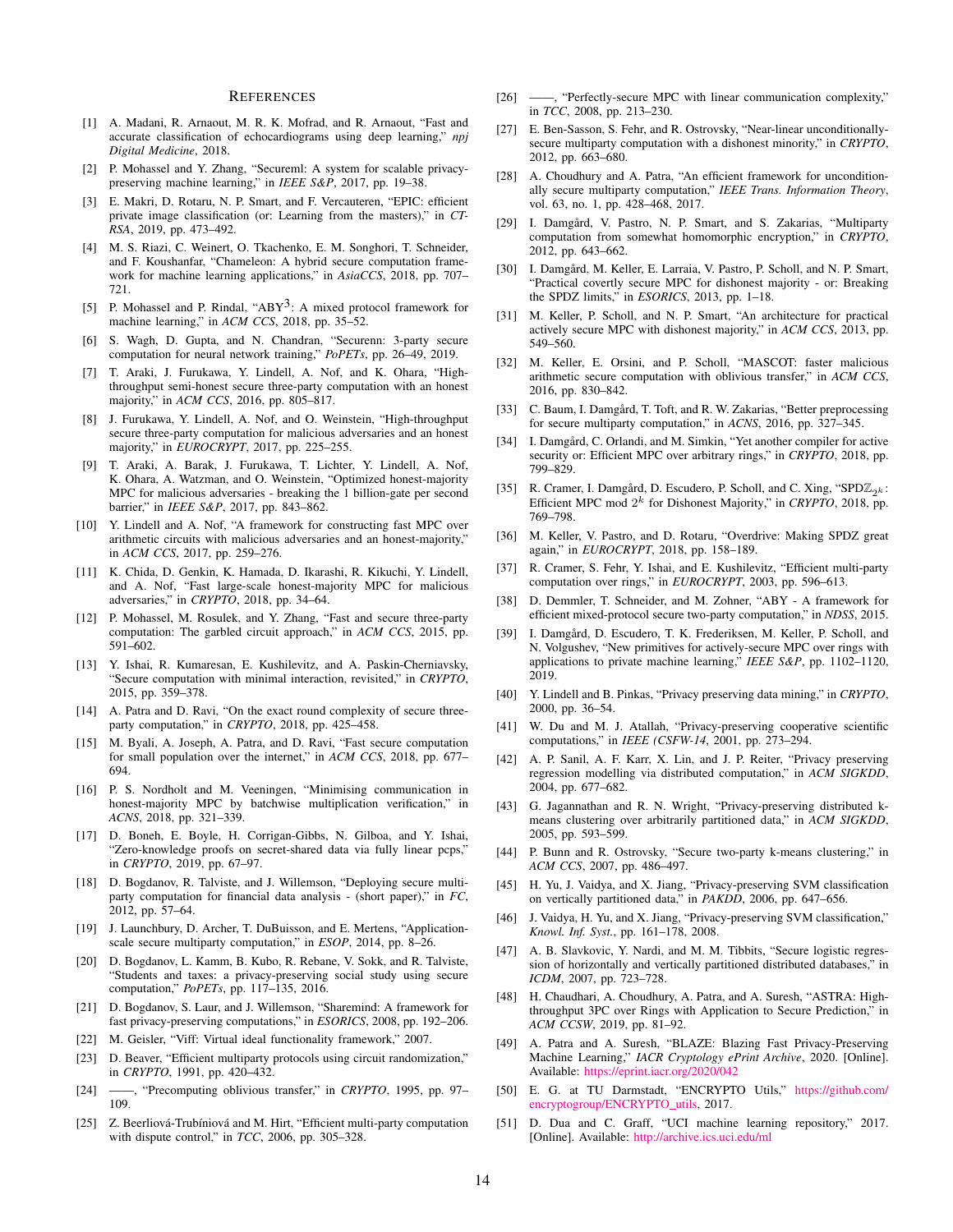- <span id="page-14-3"></span>[52] K. Hamidieh, "A data-driven statistical model for predicting the critical temperature of a superconductor," *Computational Materials Science*, pp. 346 – 354, 2018.
- <span id="page-14-4"></span>[53] K. Benzi, M. Defferrard, P. Vandergheynst, and X. Bresson, "FMA: A dataset for music analysis," *CoRR*, 2016.
- <span id="page-14-5"></span>[54] C. O. Sakar, G. Serbes, A. Gunduz, H. C. Tunc, H. Nizam, B. E. Sakar, M. Tutuncu, T. Aydin, M. E. Isenkul, and H. Apaydin, "A comparative analysis of speech signal processing algorithms for parkinson's disease classification and the use of the tunable q-factor wavelet transform," *Appl. Soft Comput.*, pp. 255–263, 2019.

# <span id="page-14-1"></span>APPENDIX A PRELIMINARIES

*a) Shared Key Setup:* Let  $F: 0, 1^{\kappa} \times 0, 1^{\kappa} \rightarrow X$  be a secure pseudo-random function PRF, with co-domain  $X$  being  $\mathbb{Z}_{2^{\ell}}$ . The set of keys established among the servers are:

- One key shared between every pair–  $k_{01}$ ,  $k_{02}$ ,  $k_{12}$  for the parties  $(P_0, P_1), (P_0, P_2), (P_1, P_2)$  respectively.
- One shared key amongst all–  $k_{\mathcal{P}}$ .

If the servers  $P_0, P_1$  wish to sample a random value  $r \in \mathbb{Z}_{2^{\ell}}$ non-interactively, they invoke  $F_{k_{01}}(id_{01})$  to obtain r, where  $id_{01}$  is a counter which the servers update locally after every PRF invocation. The key used to sample a value will be clear from the context (from the identities of the pair that samples or from the fact that it is sampled by all) and will be omitted. We model the key setup via a functionality  $\mathcal{F}_{\text{setup}}$  (Fig. [16\)](#page-14-0) that can be realised using any secure MPC protocol.

# **Functionality**  $\mathcal{F}_{\text{setup}}$

 $\mathcal{F}_{\text{setup}}$  interacts with the servers in  $\mathcal{P}$  and the adversary S.  $\mathcal{F}_{\text{setup}}$ picks random keys  $k_{ij}$  for  $i, j \in \{0, 1, 2\}$  and  $k_{\mathcal{P}}$ . Let  $y_i$  denote the keys corresponding to server  $P_i$ . Then

 $-y_i = (k_{01}, k_{02} \text{ and } k_{\mathcal{P}}) \text{ when } P_i = P_0.$ 

- $y_i = (k_{01}, k_{12} \text{ and } k_{\mathcal{P}}) \text{ when } P_i = P_1.$
- $y_i = (k_{02}, k_{12} \text{ and } k_{\mathcal{P}}) \text{ when } P_i = P_2.$

Output to adversary: If S sends abort, then send (Output,  $\perp$ ) to all the servers. Otherwise, send (Output,  $y_i$ ) to the adversary S, where  $y_i$  denotes the keys corresponding to the corrupt server.

**Output to selected honest servers:** Receive (select,  $\{I\}$ ) from adversary S, where  $\{I\}$  denotes a subset of the honest servers. If an honest server  $P_i$  belongs to I, send (Output,  $\perp$ ), else send  $(Output, y_i).$ 

<span id="page-14-0"></span>Fig. 16: Functionality for Shared Key Setup

*b) Collision Resistant Hash Function:* Consider a hash function family  $H = \mathcal{K} \times \mathcal{L} \rightarrow \mathcal{Y}$ . The hash function H is said to be collision resistant if for all probabilistic polynomial-time adversaries  $A$ , given the description of  $H_k$ where  $k \in_R \mathcal{K}$ , there exists a negligible function negl() such that  $Pr[(x_1, x_2) \leftarrow A(k) : (x_1 \neq x_2) \wedge H_k(x_1) = H_k(x_2)] \leq$  $\mathsf{negl}(\kappa)$ , where  $m = \mathsf{poly}(\kappa)$  and  $x_1, x_2 \in_R \{0, 1\}^m$ .

*c)* Commitment Scheme: Let  $Com(x)$  denote the commitment of a value x. The commitment scheme  $Com(x)$ possesses two properties; *hiding* and *binding*. The former ensures that given just the commitment, privacy of value  $x$  is guaranteed. The latter prevents a corrupt party from opening the commitment to a different value  $x' \neq x$ . The commitment scheme can be instantiated using a hash function  $\mathcal{H}()$ , whose security can be proved in the random-oracle model (ROM). For instance,  $(c, o) = (\mathcal{H}(x||r), x||r) = \text{Com}(x; r)$ .

# <span id="page-14-2"></span>APPENDIX B MULTIPLICATION PROTOCOL OF [\[17\]](#page-13-4)

In this section, we provide details of the multiplication protocol proposed by [\[17\]](#page-13-4) on  $\langle \cdot \rangle$ -shared values. For a value v, the  $\langle \cdot \rangle$ -sharing is defined as:

$$
\langle v \rangle_0 = ([\lambda_v]_1\,, [\lambda_v]_2), \langle v \rangle_1 = ([\lambda_v]_1\,, v + \lambda_v), \langle v \rangle_2 = ([\lambda_v]_2\,, v + \lambda_v)
$$

Given the  $\langle \cdot \rangle$ -shares of d and e,  $\Pi_{\text{mulZK}}(\mathcal{P},\langle d \rangle,\langle e \rangle)$ (Fig. [17\)](#page-14-6) computes  $\langle \cdot \rangle$ -share of f = de.

|  | $\Big\{ \text{ Protocol } \Pi_{\sf mulZK}(\mathcal{P}, \langle \sf d \rangle, \langle \sf e \rangle) \Big\}$ |  |
|--|--------------------------------------------------------------------------------------------------------------|--|
|--|--------------------------------------------------------------------------------------------------------------|--|

Computation:

- Servers  $P_0, P_j$  for  $j \in \{1, 2\}$  locally sample a random  $[\lambda_f]_j \in$  $\mathbb{Z}_{2^{\ell}}$ . Also,  $P_0, P_1$  samples a random  $[\lambda_{d,e}]_1 \in \mathbb{Z}_{2^{\ell}}$ 

 $-P_0$  computes  $\lambda_{d,e} = \lambda_d \cdot \lambda_e$  and sets  $[\lambda_{d,e}]_2 = \lambda_{d,e} - [\lambda_{d,e}]_1$ .  $P_0$ sends  $[\lambda_{d,e}]_2$  to  $P_2$ . – Server  $P_j$  for  $j \in \{1,2\}$  computes and mutually exchanges

 $\left[\mathsf{f}+\lambda_{\mathsf{f}}\right]_{j}=(j-1)(\mathsf{d}+\lambda_{\mathsf{d}})(\mathsf{e}+\lambda_{\mathsf{e}})-\left[\lambda_{\mathsf{d}}\right]_{j}(\mathsf{e}+\lambda_{\mathsf{e}})-\left[\lambda_{\mathsf{e}}\right]_{j}(\mathsf{d}+\lambda_{\mathsf{f}})$  $(\lambda_d) + [\lambda_{d,e}]_j + [\lambda_f]_j$  to reconstruct  $(f + \lambda_f)$ .

Verification: Using distributed zero-knowledge, each server proves the correctness of the following statement to the other two: Server  $P_0$ :  $\lambda_{d,s} = \lambda_d \cdot \lambda_c$ .

$$
\begin{aligned}\n &- \text{Server } P_j \colon [f + \lambda_f]_j = (j - 1)(d + \lambda_d)(e + \lambda_e) - [\lambda_d]_j \text{ (}e + \lambda_e) - [\lambda_e]_j \text{ (}d + \lambda_d) + [\lambda_d]_j + [\lambda_f]_j. \text{ Here } j \in \{1, 2\}.\n \end{aligned}
$$

<span id="page-14-6"></span>

Now we explain the verification method of [\[17\]](#page-13-4) in detail. The technique enables prover P to prove to the verifiers  $V_1, V_2$ in zero knowledge that it knows w such that  $(x, w) \in \mathcal{R}$ . Let ckt denotes the circuit corresponding to the statement being verified such that  $\text{ckt}(x, w) = 0$  iff  $(x, w) \in \mathcal{R}$ . The statement x is shared among the verifiers;  $x_1$  with  $V_1$  and  $x_2$  with  $V_2$ such that  $x = x_1 || x_2$ , where  $||$  denotes concatenation,  $|x_1| =$  $n_1$ ,  $|x_2| = n_2$  and  $n = n_1 + n_2$ . Let M be the number of multiplication gates in ckt.

Without loss of generality and for easy explanation, we consider the circuit given in Figure [18](#page-14-7) and the prover and verifiers being  $P_0$  and  $(P_1, P_2)$  respectively.

<span id="page-14-7"></span>

Fig. 18: Example circuit

The prover  $P_0$  first constructs three polynomials  $f(.)$ ,  $g()$  and  $h()$  on the values on left, right and output wires, respectively, of the multiplication gates. The constant terms of  $f()$  and  $g()$  are set as random ring elements  $z_1$  and  $z_2$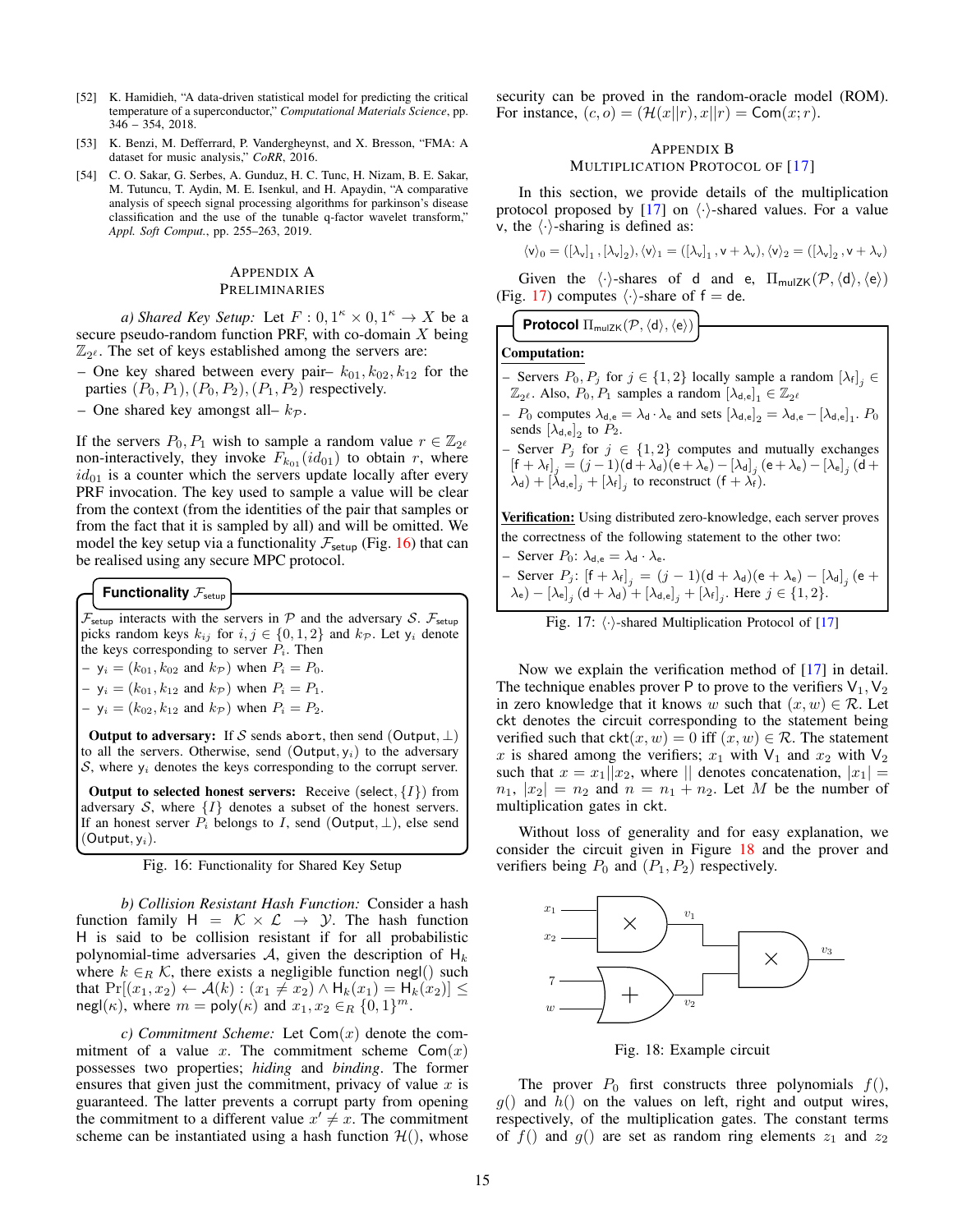respectively, while the constant term for  $h()$  is set as  $z_1z_2$ . More precisely,

| $f(0) = z_1,$                                                  | $g(0) = z_2,$ | $h(0) = z_1 z_2$ |
|----------------------------------------------------------------|---------------|------------------|
| $f(1) = x_2,$                                                  | $g(1) = x_1,$ | $h(1) = x_1 x_2$ |
| $f(2) = v_2 = 7 + w$ , $g(2) = v_1 = x_1x_2$ , $h(2) = v_1v_2$ |               |                  |

With the above values set,  $P_0$  interpolates the polynomials  $f($ ,  $g()$  and  $h($ ). While  $f($ ,  $g()$  are polynomials of degree at most M,  $h()$  is a polynomial of degree at most  $d = 2M$ . The proof  $\pi$  is then defined as  $(w, z_1, z_2, c_h) \in \mathbb{Z}_{2^{\ell}}^{\sigma}$  where  $c_h$ denotes the coefficients of  $h()$ . The size of proof is denoted by  $\sigma = s + d + 3$  where s is the size of the witness.  $P_0$  then provides additive shares of  $\pi$ , denoted by  $\pi_i$ , to the verifiers;  $\pi_i$  to  $P_i$  for  $i \in \{1, 2\}$ . Note that if  $P_0$  is honest then  $\forall r \in \mathbb{R}$  $\mathbb{Z}_{2^e}$ ,  $h(r) = f(r)g(r)$  and  $h(M) = 0$ .

Verifiers  $P_1, P_2$  together sample a random value  $r \in$  $\mathbb{Z}_{2^{\ell}}\setminus\{z_1,z_2\}$  and generate corresponding query vectors  $q_f, q_g$ and  $q_h \in \mathbb{Z}_{2^{\ell}}^{n+\sigma}$ . Each verifier  $P_i$  for  $i \in \{1,2\}$  then construct three query vectors from  $q_f$ ,  $q_g$  and  $q_h$ . More precisely, corresponding to polynomial  $f()$ , verifier  $P<sub>i</sub>$  constructs vector  $Q_f^i \in \mathbb{F}^{n_i+\sigma}$  from  $q_f$  such that the first  $n_i$  positions are reserved for entries corresponding to  $x_i$  followed by  $q_f$ .  $P_i$ for  $i \in \{1,2\}$  then locally computes the dot product ( $\odot$ ) of the vectors  $(x_i||\pi_i)$  and  $Q_f^i$  as  $f_i(r) = (x_i||\pi_i) \odot Q_f^i$  and sends it to verifier  $P_1$ .  $P_1$  after receiving the shares of  $f_i(\vec{r})$  computes the value  $f(r) = f_1(r) + f_2(r)$ . This comes from the fact that each query vector  $q$  defines a linear combination of the input x and proof  $\pi$ . Hence, the verifiers can form additive shares of the answers to the queries, which is the polynomials evaluated at r, using their parts of input  $x_i$  and additive share  $\pi_i$ . This comes from the fact that each query vector  $q$  defines a linear combination of the input x and proof  $\pi$ . Hence, the verifiers can form additive shares of the answers to the queries, which is the polynomials evaluated at  $r$ , using their parts of input  $x_i$ and additive share  $\pi_i$ . Similar steps are done for polynomials  $g()$  and  $h()$  which enables  $P_1$  to obtain  $g(r)$  and  $h(r)$ .  $P_1$ aborts if  $h(r) \neq f(r)g(r)$ . A cheating prover  $P_0$  will pass this check with probability at most  $\frac{2M-1}{2^{\ell}-2}$ , which for a large enough  $\ell$  is negligible.

Now for the second check, ie.  $h(M) = 0$ , verifiers generate query vector q in a similar fashion. More precisely,  $P_i$  for  $i \in$  $\{1,2\}$  forms  $Q^i$ , computes  $h_i(M)$  and sends his share of  $h(M)$ to  $P_1$ . Verifier  $P_1$  abort if  $h(M) \neq h_1(M) + h_2(M) = 0$ .

[\[17\]](#page-13-4) propose two variants of the above technique. The first variant gives a 2 round fully linear interactive oracle proofs with query complexity  $O(\sqrt{n})$ , where *n* is the size of the input. The second variant gives  $O(log(M))$  rounds fully linear interactive oracle proofs with query complexity of  $O(log(M))$ , where  $M$  is the number of multiplication gates in ckt. We use the former result in our work. We refer the readers to [\[17\]](#page-13-4) for a more detailed description of the verification and its optimizations.

Lemma B.1 (Communication). *Protocol* Π<sub>mulZK</sub> *requires* 4 *rounds and an amortized communication of 3* $\ell$  *bits.* 

The ideal-world functionality realising  $\Pi_{\mathsf{mulZK}}$  protocol is presented in Fig. [19.](#page-15-1)

**Functionality**  $\mathcal{F}_{\text{mulZK}}$ 

 $\mathcal{F}_{\text{mulZK}}$  interacts with the servers in  $\mathcal{P}$  and the adversary  $\mathcal{S}.$   $\mathcal{F}_{\text{mulZK}}$ receives the  $\langle \cdot \rangle$ -shares of values d and e from the servers where,

$$
\begin{array}{ll}\langle d\rangle_0=(\left[\lambda_d\right]_1,\left[\lambda_d\right]_2),&\langle d\rangle_1=(\left[\lambda_d\right]_1,d+\lambda_d),&\langle d\rangle_2=(\left[\lambda_d\right]_2,d+\lambda_d)\\ \langle e\rangle_0=(\left[\lambda_e\right]_1,\left[\lambda_e\right]_2),&\langle e\rangle_1=(\left[\lambda_e\right]_1,e+\lambda_e),&\langle e\rangle_2=(\left[\lambda_e\right]_2,e+\lambda_e)\end{array}
$$

If the functionality receives  $\perp$  from S, then send  $\perp$  to every server, else do the following:

Computation of output: Compute d =  $(d + \lambda_d) - [\lambda_d]_1 - [\lambda_d]_2$ and  $e = (e + \lambda_e) - [\lambda_e]_1 - [\lambda_e]_2$  followed by computing  $f = de$ . Randomly select  $[\lambda_f]_1$ ,  $[\lambda_f]_2$  from  $\mathbb{Z}_{2^{\ell}}$  and set  $\lambda_f = [\lambda_f]_1 + [\lambda_f]_2$ . The output shares are set as

$$
\langle f \rangle_0 = ([\lambda_f]_1\,, [\lambda_f]_2), \quad \langle f \rangle_1 = ([\lambda_f]_1\,, f + \lambda_f), \quad \langle f \rangle_2 = ([\lambda_f]_2\,, f + \lambda_f)
$$

**Output to adversary:** If S sends abort, then send (Output,  $\perp$ ) to all the servers. Otherwise, send (Output,  $\langle f \rangle_{\mathcal{S}}$ ) to the adversary S, where  $\langle f \rangle_{\mathcal{S}}$  denotes the share of f corresponding to the corrupt server.

Output to selected honest servers: Receive (select,  $\{I\}$ ) from adversary  $S$ , where  $\{I\}$  denotes a subset of the honest servers. If an honest server  $P_i$  belongs to I, send (Output,  $\perp$ ), else send (Output,  $\langle f \rangle_i$ ), where  $\langle f \rangle_i$  denotes the share of f corresponding to the honest server  $P_i$ .

<span id="page-15-1"></span>

# <span id="page-15-0"></span>APPENDIX C FAIR RECONSTRUCTION PROTOCOL

Protocol  $\Pi_{\text{free}}(\mathcal{P}, \llbracket \mathbf{v} \rrbracket)$  (Fig. [20\)](#page-16-0) ensures fair reconstruction of the secret v for servers in  $P$ . This implies that the honest servers are guaranteed to obtain the secret v whenever the corrupt server obtains the same. The techniques for fair reconstruction introduced in ASTRA to achieve fairness are adapted for our sharing scheme.

The protocol proceeds as follows: In order to fairly reconstruct v, servers together commit to their common shares. Concretely, in the preprocessing phase, the servers  $P_0, P_1$ commit  $[\alpha_{\nu}]_1$  to  $P_2$  and  $P_0, P_2$  commit  $[\alpha_{\nu}]_2$  to  $P_1$ . In the online phase, the servers  $P_1$ ,  $P_2$  commit  $\beta_v$  to  $P_0$ . The recipient in each case can abort if the received commitments do not match. In the case of no abort,  $P_0$  signals  $P_1$  and  $P_2$  to start opening the commitments which provides each server with the missing share so that they can reconstruct v. It is fair because at least one honest party would have provided the missing share that would allow reconstruction. Lastly, if the protocol aborts before, then none receive the output. Note that a corrupt  $P_0$  can send distinct signals to  $P_1$  and  $P_2$  (abort to one and continue to the other), breaching unanimity. To resolve this without relying on a broadcast channel,  $P_0$ ,  $P_1$  together commit a value  $r_1$  to  $P_2$  and  $P_0$ ,  $P_2$  together commit a common value  $r_2$  to  $P_1$  in the preprocessing phase. In the online phase, if  $P_0$  aborts, it sends opening of  $r_2$  to  $P_1$  and  $r_1$  to  $P_2$ , along with the abort signal. Now a server, say  $P_1$  on receiving the abort can convince  $P_2$ that it has indeed received abort from  $P_0$ , using  $r_2$  as the *proof of origin* for the abort message. This is because  $P_1$  can secure  $r_2$  only via  $P_0$ . A single pair of  $(r_1, r_2)$  can be used as a proof of origin for multiple instances of reconstruction running in parallel.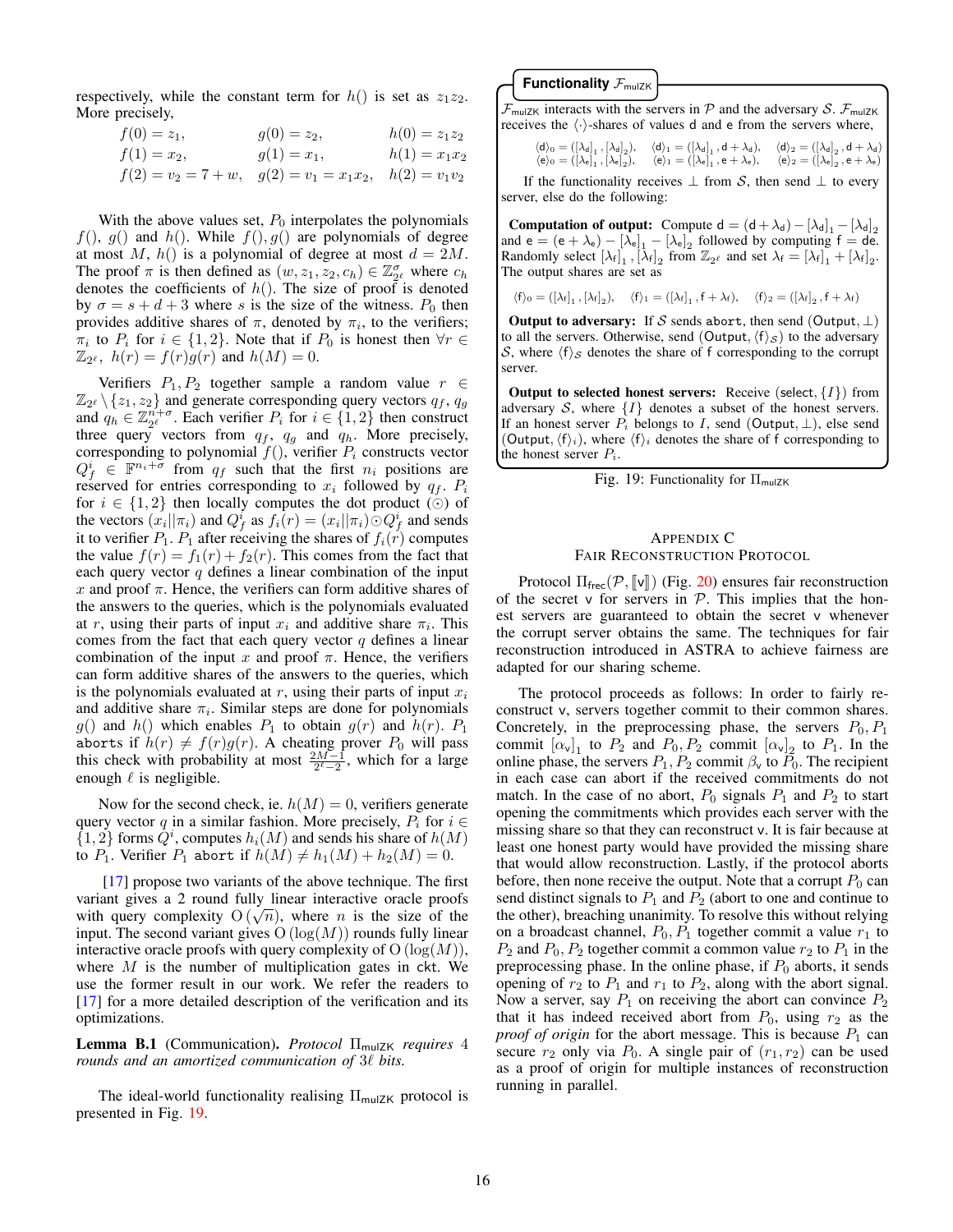# **Protocol** Π<sub>frec</sub>( $\mathcal{P}, \llbracket \mathsf{v} \rrbracket$ )

# Preprocessing:

- Servers  $P_0, P_j$  for  $j \in \{1, 2\}$  locally sample a random  $r_j \in$  $\mathbb{Z}_{2^{\ell}}$ , prepare commitments of  $[\alpha_{\nu}]_j$  and  $r_j$ .  $P_0, P_j$  then send  $(\mathsf{Com}([\alpha_{\mathsf{v}}]_j)$  ,  $\mathsf{Com}(r_j)$ ) to  $P_{2-j}$ .
- $P_i$  for  $j \in \{1, 2\}$  abort if the received commitments mismatch.

# Online:

- $P_1$ ,  $P_2$  compute a commitment of  $\beta_{\rm v}$  and send it to  $P_0$ .
- If the commitments do not match,  $P_0$  sends (abort,  $o_i$ ) to  $P_{2-i}$ for  $j \in \{1, 2\}$  and aborts, where  $o_j$  denotes opening information for the commitment of  $r_j$ . Else  $P_0$  sends continue to both  $P_1$ and  $P_2$ .
- $P_1, P_2$  exchange the messages received from  $P_0$ .
- $P_1$  aborts if he receives either (i) (abort,  $o_2$ ) from  $P_0$  and  $o_2$ opens the commitment of  $r_2$  or (ii) (abort,  $o_1$ ) from  $P_2$  and  $o_1$  is the correct opening information of  $r_1$ . The case for  $P_2$  is similar to that of  $P_1$
- If no abort happens, servers obtain their missing share of v as follows:
- $-P_0, P_1$  open  $[\alpha_v]_1$  towards  $P_2$ .
- $-P_0, P_2$  open  $[\alpha_v]_2$  towards  $P_1$ .
- $P_1$ ,  $P_2$  open  $\beta_v$  towards  $P_0$ .
- Servers reconstruct the value v using missing share that matches with the agreed upon commitment.

<span id="page-16-0"></span>Fig. 20: Fair Reconstruction of value  $v \in \mathbb{Z}_{2^{\ell}}$  among  $\mathcal{P}$ 

In the outsourced setting, the fair reconstruction of a value v proceeds as follows: Servers execute all the steps of fair reconstruction protocol (Fig. [20\)](#page-16-0) except the opening of the commitments in the online phase. If no abort happens, then each of the three servers sends the commitment of  $\llbracket \alpha_v \rrbracket^{\mathbf{A}}$ ,  $\llbracket \alpha_v \rrbracket^{\mathbf{B}}$ , and  $\beta_v$ ) to the party P towards which the output needs to be reconstructed. Since we are in the honest majority setting, there will be a majority value among each of the commitment which the party  $P$  accepts. In the next round, servers open the shares towards party  $P$  as follows:  $P_0$ ,  $P_1$ open  $[\alpha_{\nu}]_1$ ;  $P_0$ ,  $P_2$  open  $[\alpha_{\nu}]_2$ ;  $P_1$ ,  $P_2$  open  $\beta_{\nu}$ . For each of share, party  $P$  will accept the opening that matches with the commitment that it accepted.

# <span id="page-16-2"></span>APPENDIX D MICRO BENCHMARKING OVER WAN

In this section, we provide detailed benchmarking of ML algorithms over the WAN setting.

# *A. ML Training*

In Table  $X$ , we tabulate the performance in the preprocessing phase of the protocol of BLAZE and ABY3 for Linear Regression and Logistic Regression Training. The data for batch size B  $\in$  {128, 256, 512} and feature sizes {100, 500, 900} are provided. The values in the table shows the number of iterations in the preprocessing phase that can be completed in a minute. A higher value in the table corresponds a protocol with lower latency.

Similarly, in Table [XI,](#page-16-5) we tabulate the performance in the online phase of the protocol of BLAZE and ABY3 for Linear Regression and Logistic Regression Training. The values in

<span id="page-16-4"></span>

| Algorithm                                   | <b>Batch</b><br>Size | Ref.         | <b>Feature Size</b> |           |           |
|---------------------------------------------|----------------------|--------------|---------------------|-----------|-----------|
|                                             |                      |              | $n = 100$           | $n = 500$ | $n = 900$ |
| Linear<br>Regression<br>(#iterations/min)   | 128                  | ABY3         | 73.50               | 68.42     | 64.72     |
|                                             |                      | <b>BLAZE</b> | 97.08               | 97.47     | 91.72     |
|                                             | 256                  | ABY3         | 72.38               | 64.36     | 55.96     |
|                                             |                      | <b>BLAZE</b> | 96.60               | 91.31     | 84.38     |
|                                             | 512                  | ABY3         | 70.23               | 55.04     | 43.30     |
|                                             |                      | <b>BLAZE</b> | 95.65               | 83.67     | 70.55     |
| Logistic<br>Regression<br>(#iterations/min) | 128                  | ABY3         | 19.77               | 19.38     | 19.07     |
|                                             |                      | <b>BLAZE</b> | 32.89               | 32.47     | 32.25     |
|                                             | 256                  | ABY3         | 19.68               | 19.04     | 18.23     |
|                                             |                      | <b>BLAZE</b> | 32.57               | 31.95     | 31.06     |
|                                             | 512                  | ABY3         | 19.52               | 18.13     | 16.64     |
|                                             |                      | <b>BLAZE</b> | 31.73               | 30.29     | 28.38     |

TABLE X: Preprocessing Phase: Comparison of ABY3 and BLAZE for ML Training (higher = better)

the table shows the number of online iterations that can be completed in a minute.

<span id="page-16-5"></span>

| Algorithm                                   | <b>Batch</b><br>Size | Ref.                 | <b>Feature Size</b> |           |           |
|---------------------------------------------|----------------------|----------------------|---------------------|-----------|-----------|
|                                             |                      |                      | $n = 100$           | $n = 500$ | $n = 900$ |
| Linear<br>Regression<br>(#iterations/min)   | 128                  | ABY3<br><b>BLAZE</b> | 97.57               | 95.07     | 89.94     |
|                                             |                      |                      | 139.05              | 139.05    | 139.05    |
|                                             | 256                  | ABY3                 | 97.11               | 89.94     | 80.09     |
|                                             |                      | <b>BLAZE</b>         | 139.05              | 139.05    | 139.05    |
|                                             | 512                  | ABY3                 | 95.08               | 80.10     | 68.94     |
|                                             |                      | <b>BLAZE</b>         | 139.05              | 139.05    | 139.05    |
| Logistic<br>Regression<br>(#iterations/min) | 128                  | ABY3                 | 20.54               | 20.43     | 20.18     |
|                                             |                      | <b>BLAZE</b>         | 57.20               | 57.20     | 57.20     |
|                                             | 256                  | ABY3                 | 20.52               | 20.18     | 19.63     |
|                                             |                      | <b>BLAZE</b>         | 57.14               | 57.14     | 57.14     |
|                                             | 512                  | ABY3                 | 20.40               | 19.61     | 18.87     |
|                                             |                      | <b>BLAZE</b>         | 56.72               | 56.72     | 56.72     |

TABLE XI: Online Phase: Comparison of ABY3 and BLAZE for ML Training (higher = better)

#### <span id="page-16-3"></span>*B. ML Inference*

Here we provide the details of the benchmarking done on the preprocessing phase of ML Inference. The details for Linear Regression, Logistic Regression, and Neural Networks appear in Fig. [21,](#page-17-0) Fig. [22,](#page-17-1) and Fig. [23](#page-17-2) respectively.

For all of the algorithms above, we observe  $\approx 4 \times$  gain in the preprocessing throughput over ABY3.

<span id="page-16-1"></span>*1) Comparison with ASTRA:* Here we compare Linear Regression and Logistic Regression inference of BLAZE and ASTRA. For a fair comparison, we apply the optimizations proposed by ASTRA in our protocols. Since Linear Regression inference essentially reduces to a dot product, the benchmarking for the former can be used to analyse the performance of dot product of BLAZE and ASTRA. Hence we omit a separate benchmarking for dot product.

In Fig. [24,](#page-17-3) we plot the online throughput of BLAZE and ASTRA for Linear Regression (Fig. [24a\)](#page-17-3) and Logistic Regression (Fig. [24b\)](#page-17-3) inference. Concretely, we plot the gain